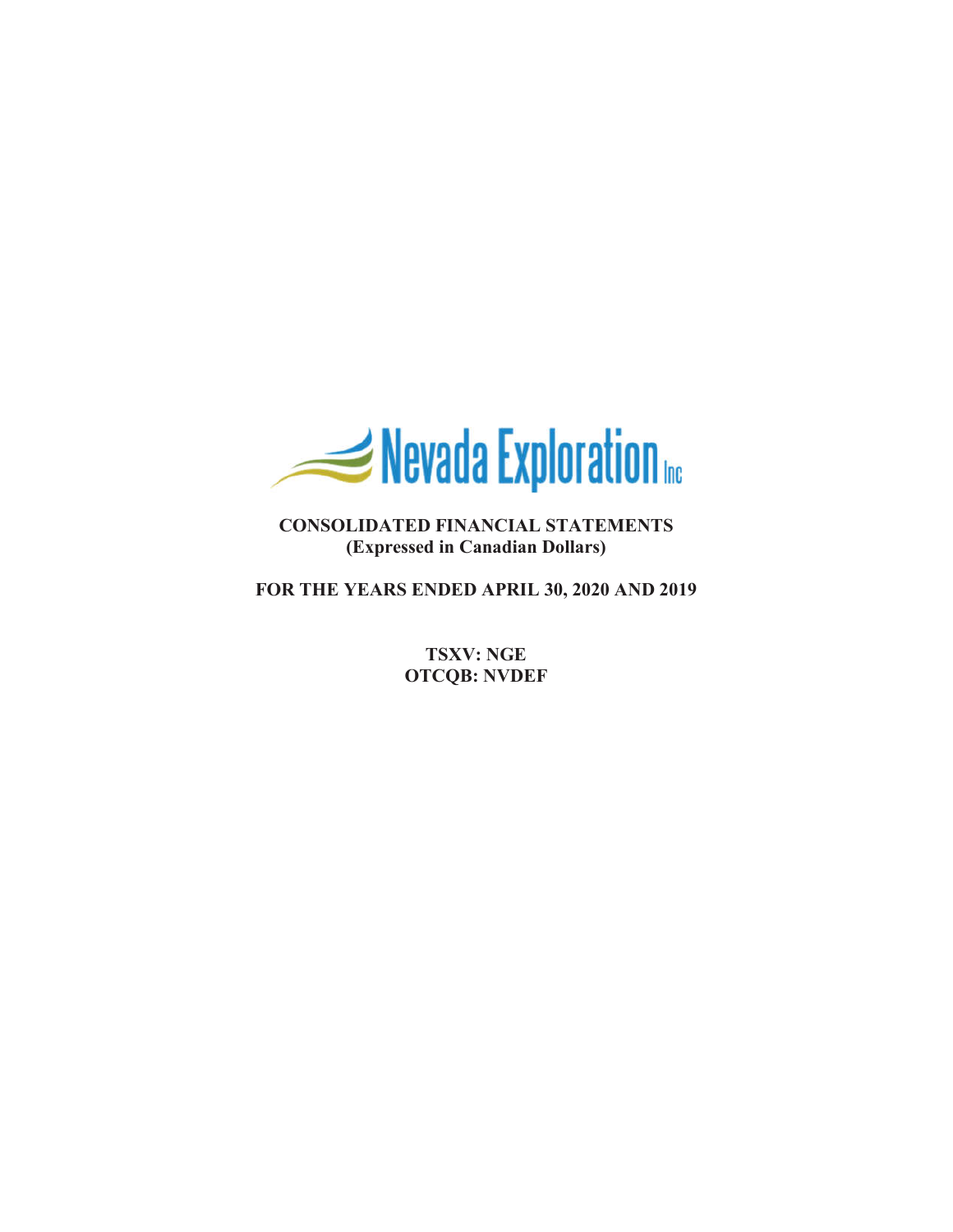

### **INDEPENDENT AUDITOR'S REPORT**

To the Shareholders of Nevada Exploration Inc.

#### *Opinion*

We have audited the consolidated financial statements of Nevada Exploration Inc., (the "Company"), which comprise the consolidated statements of financial position as at April 30, 2020 and 2019 and the consolidated statements of loss and comprehensive loss, changes in equity and cash flows for the years then ended, and notes to the consolidated financial statements, including a summary of significant accounting policies.

In our opinion, the accompanying consolidated financial statements present fairly, in all material respects, the consolidated financial position of the Company as at April 30, 2020 and 2019, and its consolidated financial performance and its consolidated cash flows for the years then ended in accordance with International Financial Reporting Standards.

#### *Basis for Opinion*

We conducted our audit in accordance with Canadian generally accepted auditing standards. Our responsibilities under those standards are further described in the *Auditor's Responsibilities for the Audit of the Consolidated Financial Statements* section of our report. We are independent of the Company in accordance with the ethical requirements that are relevant to our audit of the consolidated financial statements in Canada, and we have fulfilled our other ethical responsibilities in accordance with these requirements. We believe that the audit evidence we have obtained is sufficient and appropriate to provide a basis for our opinion.

#### *Material Uncertainty Related to Going Concern*

We draw attention to Note 1 in the consolidated financial statements, which indicates that the Company incurred a net loss of \$5,135,420 during the year ended April 30, 2020 and that further funds will be required to find activities for the upcoming year. As stated in Note 1, these events or conditions indicate that a material uncertainty exists that may cast significant doubt on the Company's ability to continue as a going concern. Our opinion is not modified in respect of this matter.

#### *Other Information*

Management is responsible for the other information. The other information comprises Management's Discussion and Analysis.

Our opinion on the consolidated financial statements does not cover the other information and we do not and will not express any form of assurance conclusion thereon.

In connection with our audit of the consolidated financial statements, our responsibility is to read the other information identified above when it becomes available and, in doing so, consider whether the other information is materially inconsistent with the consolidated financial statements or our knowledge obtained in the audit or otherwise appears to be materially misstated.

We obtained Management's Discussion and Analysis prior to the date of this auditor's report. If, based on the work we have performed, we conclude that there is a material misstatement of this other information, we are required to report that fact. We have nothing to report in this regard.

THE POWER OF BEING UNDERSTOOD **AUDIT | TAX | CONSULTING**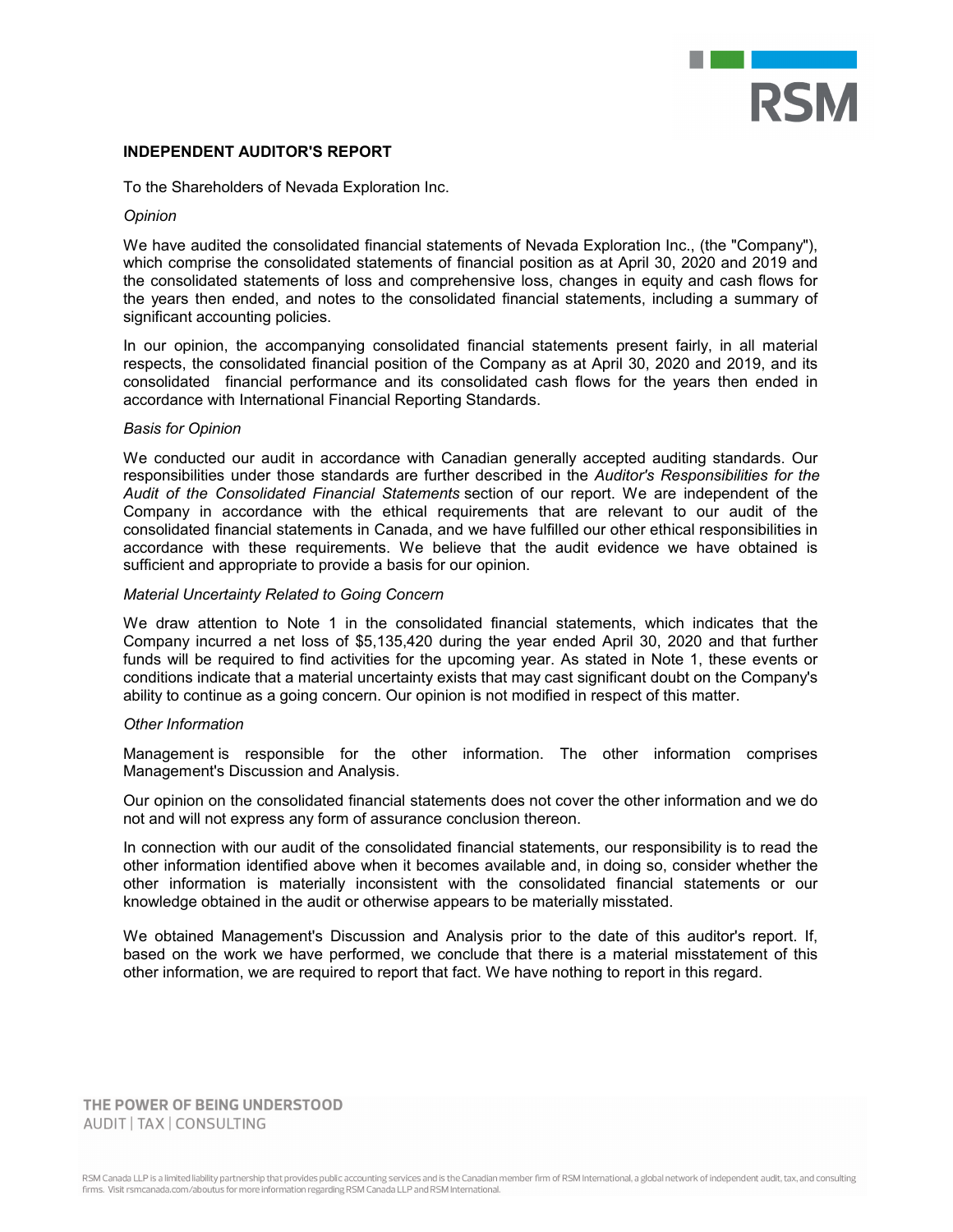### *Responsibilities of Management and Those Charged with Governance for the Consolidated Financial Statements*

Management is responsible for the preparation and fair presentation of the consolidated financial statements in accordance with International Financial Reporting Standards, and for such internal control as management determines is necessary to enable the preparation of consolidated financial statements that are free from material misstatement, whether due to fraud or error.

In preparing the consolidated financial statements, management is responsible for assessing the Company's ability to continue as a going concern, disclosing, as applicable, matters related to going concern and using the going concern basis of accounting unless management either intends to liquidate the Company or to cease operations, or has no realistic alternative but to do so.

Those charged with governance are responsible for overseeing the Company's financial reporting process.

#### *Auditor's Responsibilities for the Audit of the Consolidated Financial Statements*

Our objectives are to obtain reasonable assurance about whether the consolidated financial statements as a whole are free from material misstatement, whether due to fraud or error, and to issue an auditor's report that includes our opinion. Reasonable assurance is a high level of assurance, but is not a guarantee that an audit conducted in accordance with Canadian generally accepted auditing standards will always detect a material misstatement when it exists. Misstatements can arise from fraud or error and are considered material if, individually or in the aggregate, they could reasonably be expected to influence the economic decisions of users taken on the basis of these consolidated financial statements.

As part of an audit in accordance with Canadian generally accepted auditing standards, we exercise professional judgment and maintain professional skepticism throughout the audit. We also:

- Identify and assess the risks of material misstatement of the consolidated financial statements, whether due to fraud or error, design and perform audit procedures responsive to those risks, and obtain audit evidence that is sufficient and appropriate to provide a basis for our opinion. The risk of not detecting a material misstatement resulting from fraud is higher than for one resulting from error, as fraud may involve collusion, forgery, intentional omissions, misrepresentations, or the override of internal control.
- Obtain an understanding of internal control relevant to the audit in order to design audit procedures that are appropriate in the circumstances, but not for the purpose of expressing an opinion on the effectiveness of the Company's internal control.
- Evaluate the appropriateness of accounting policies used and the reasonableness of accounting estimates and related disclosures made by management.
- Conclude on the appropriateness of management's use of the going concern basis of accounting and, based on the audit evidence obtained, whether a material uncertainty exists related to events or conditions that may cast significant doubt on the Company's ability to continue as a going concern. If we conclude that a material uncertainty exists, we are required to draw attention in our auditor's report to the related disclosures in the consolidated financial statements or, if such disclosures are inadequate, to modify our opinion. Our conclusions are based on the audit evidence obtained up to the date of our auditor's report. However, future events or conditions may cause the Company to cease to continue as a going concern.
- Evaluate the overall presentation, structure and content of the consolidated financial statements, including the disclosures, and whether the consolidated financial statements represent the underlying transactions and events in a manner that achieves fair presentation.

We communicate with those charged with governance regarding, among other matters, the planned scope and timing of the audit and significant audit findings, including any significant deficiencies in internal control that we identify during our audit.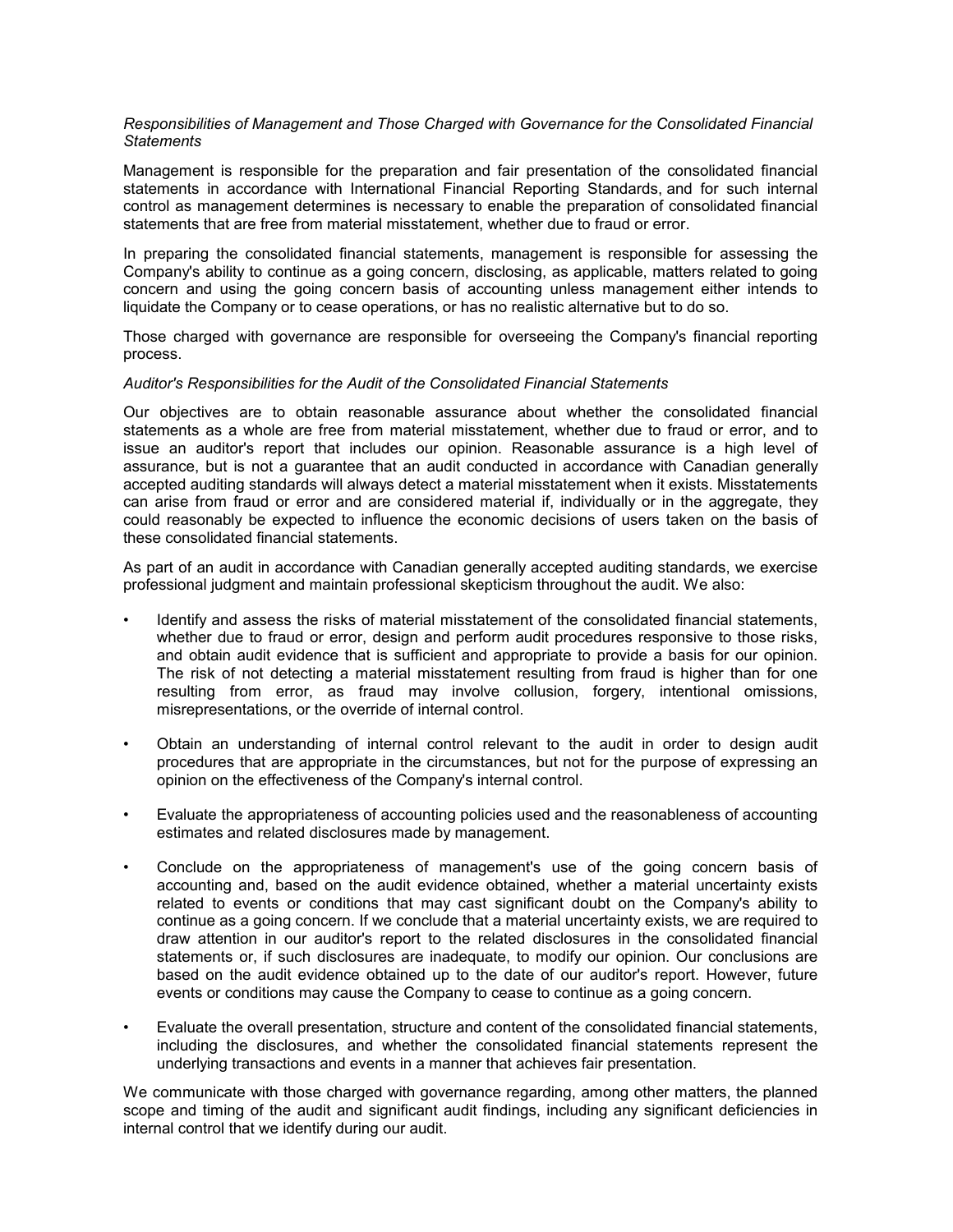We also provide those charged with governance with a statement that we have complied with relevant ethical requirements regarding independence, and to communicate with them all relationships and other matters that may reasonably be thought to bear on our independence, and where applicable, related safeguards.

The engagement partner on the audit resulting in this independent auditor's report is Mark Jakovcic.

RSM Canada LLP

Chartered Professional Accountants Licensed Public Accountants August 19, 2020 Toronto, Ontario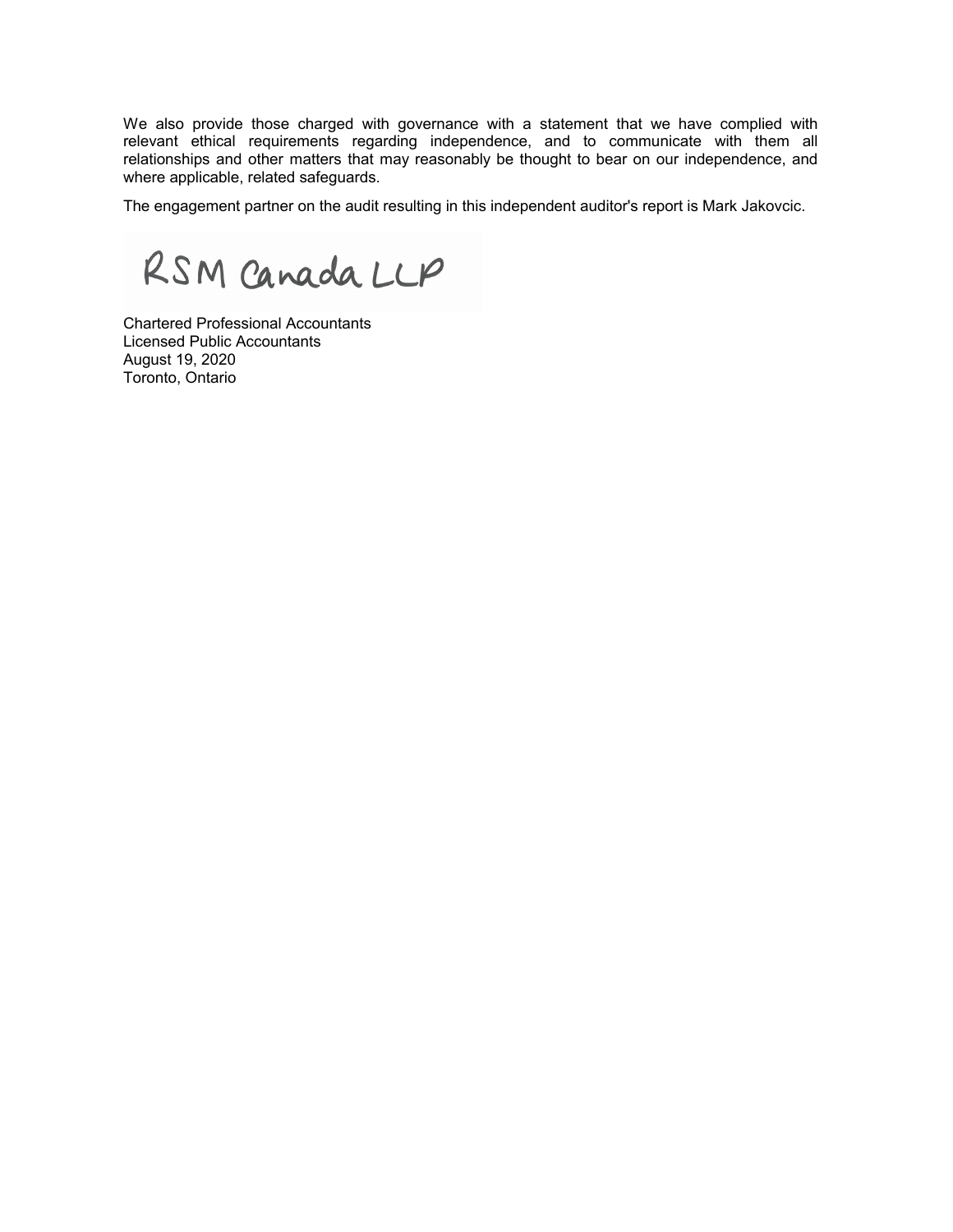# **NEVADA EXPLORATION INC.** CONSOLIDATED STATEMENTS OF FINANCIAL POSITION (Expressed in Canadian Dollars) AS AT

Ξ

|                                                                                                                                           |              | April 30,<br>2020 |               | April 30,<br>2019 |
|-------------------------------------------------------------------------------------------------------------------------------------------|--------------|-------------------|---------------|-------------------|
| <b>ASSETS</b>                                                                                                                             |              |                   |               |                   |
| <b>Current assets</b>                                                                                                                     |              |                   |               |                   |
| Cash and cash equivalents                                                                                                                 | $\mathbb{S}$ | 49,174            | <sup>\$</sup> | 1,841,216         |
| Other receivables (Note 3)                                                                                                                |              | 109,163           |               | 25,423            |
| Prepaid expenses (Note 4)                                                                                                                 |              | 9,349             |               | 8,473             |
| Short term investments (Note 5)                                                                                                           |              | 8,503             |               | 6,803             |
| <b>Total current assets</b>                                                                                                               |              | 176,189           |               | 1,881,915         |
| <b>Non-current assets</b>                                                                                                                 |              |                   |               |                   |
| Equipment and intangible assets (Note 7)                                                                                                  |              | 174,006           |               | 209,239           |
| Deposits and bonds (Note 9)                                                                                                               |              | 98,314            |               | 75,731            |
| <b>Total non-current assets</b>                                                                                                           |              | 272,320           |               | 284,970           |
| <b>Total assets</b>                                                                                                                       | \$           | 448,509           | \$            | 2,166,885         |
| <b>LIABILITIES AND EQUITY</b>                                                                                                             |              |                   |               |                   |
| <b>Current liabilities</b>                                                                                                                |              |                   |               |                   |
| Accounts payable and accrued liabilities (Notes 6 and 10)                                                                                 | \$           | 315,929           | \$            | 115,940           |
| <b>Total liabilities</b>                                                                                                                  |              | 315,929           |               | 115,940           |
| <b>Equity</b>                                                                                                                             |              |                   |               |                   |
| Capital stock (Note 11)                                                                                                                   |              | 29,626,721        |               | 27,306,958        |
| Reserves (Note 11)                                                                                                                        |              | 3,398,405         |               | 2,613,060         |
| Deficit                                                                                                                                   |              | (32,892,546)      |               | (27,869,073)      |
| <b>Total equity</b>                                                                                                                       |              | 132,580           |               | 2,050,945         |
| <b>Total liabilities and equity</b>                                                                                                       | \$           | 448,509           | \$            | 2,166,885         |
| Nature of operations, continuance of operations and going concern (Note 1)<br><b>Commitments</b> (Note 13)<br>Subsequent events (Note 17) |              |                   |               |                   |

# **Approved and authorized on behalf of the Board on: August 19, 2020**

*"Wade Hodges"* Director *"Dennis Higgs"* Director

The accompanying notes are an integral part of these consolidated financial statements.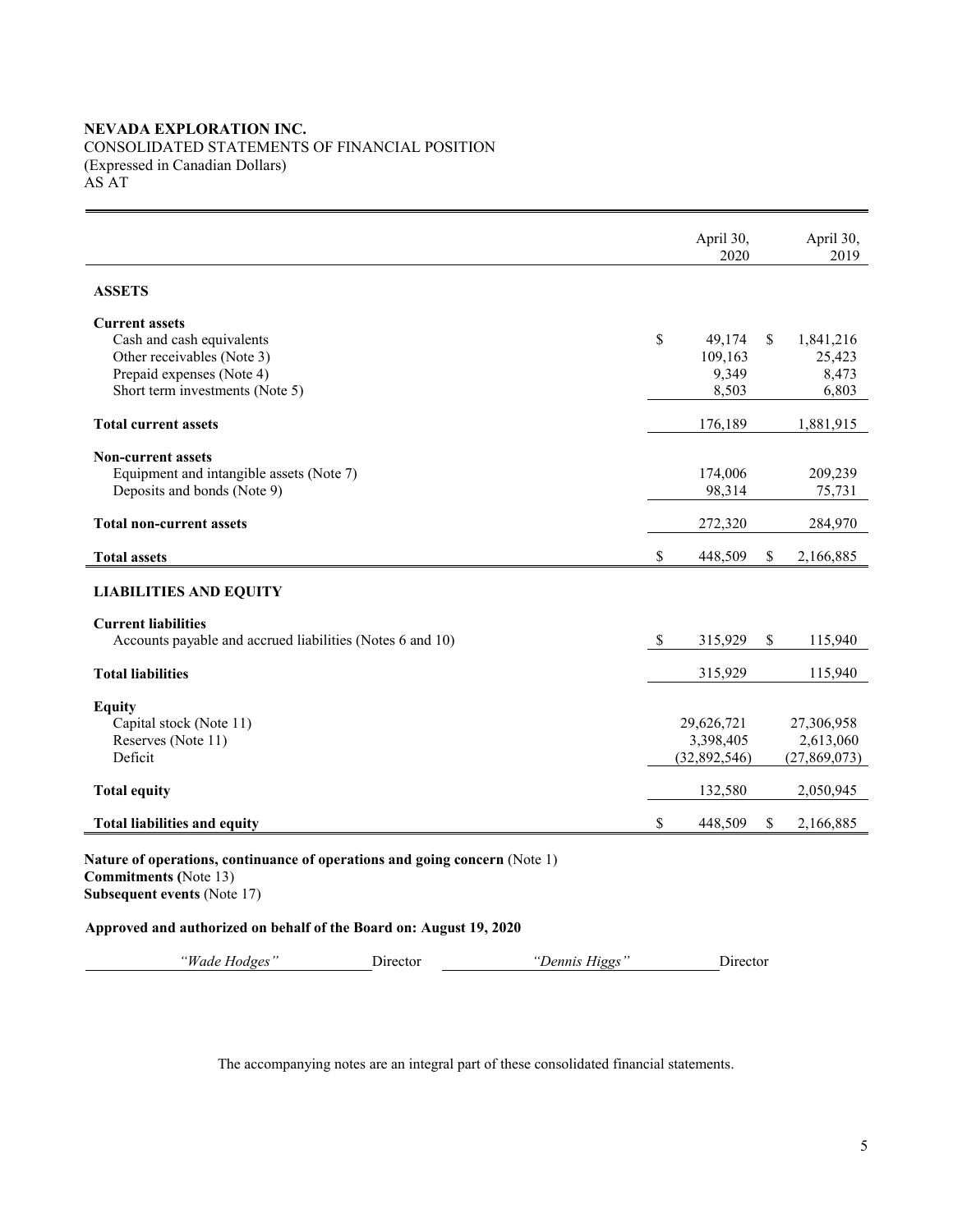# **NEVADA EXPLORATION INC.**

CONSOLIDATED STATEMENTS OF LOSS AND COMPREHENSIVE LOSS

(Expressed in Canadian Dollars)

|                                                                                                                                 | Year ended<br>April 30,<br>2020 |             |  |
|---------------------------------------------------------------------------------------------------------------------------------|---------------------------------|-------------|--|
| <b>EXPENSES</b>                                                                                                                 |                                 |             |  |
| Amortization (Note 7)                                                                                                           | \$<br>81,299 \$                 | 110,993     |  |
| Equipment and vehicles                                                                                                          | 46,464                          | 39,548      |  |
| Exploration and evaluation expenditures (Note 8)                                                                                | 3,361,143                       | 2,435,634   |  |
| Filing fees                                                                                                                     | 80,709                          | 71,052      |  |
| Foreign exchange                                                                                                                | 2,383                           | 6,916       |  |
| Interest and bank charges                                                                                                       | 4,818                           | 4,210       |  |
| Investor relations                                                                                                              | 213,490                         | 227,194     |  |
| Office expenses and other                                                                                                       | 127,685                         | 122,305     |  |
| Professional fees and consultants (Note 6)                                                                                      | 251,114                         | 140,732     |  |
| Rent                                                                                                                            | 166,466                         | 131,434     |  |
| Salaries (Note 6)                                                                                                               | 468,505                         | 431,751     |  |
| Share-based payments (Note 6 and 11)                                                                                            | 286,494                         | 523,159     |  |
| Travel                                                                                                                          | 51,395                          | 73,353      |  |
| <b>Total operating expenses</b>                                                                                                 | (5,141,965)                     | (4,318,281) |  |
| <b>OTHER INCOME (EXPENSE)</b>                                                                                                   |                                 |             |  |
| Net consulting income                                                                                                           |                                 | 8,990       |  |
| Interest income                                                                                                                 | 4,844                           | 710         |  |
| Impairment of software database (Note 7)                                                                                        |                                 | (27, 114)   |  |
| Unrealized gain on short term investments (Note 5)                                                                              | 1,701                           | 1,701       |  |
| <b>Total other items</b>                                                                                                        | 6,545                           | (15,713)    |  |
| Net loss for the year                                                                                                           | (5, 135, 420)                   | (4,333,994) |  |
| <b>OTHER COMPREHENSIVE INCOME (LOSS)</b><br>Item that may be reclassified to profit or loss:<br>Currency translation adjustment | 10,504                          | 23,753      |  |
|                                                                                                                                 |                                 |             |  |
| Total comprehensive loss for the year                                                                                           | \$<br>$(5,124,916)$ \$          | (4,310,241) |  |
| Basic and diluted loss per common share                                                                                         | \$<br>$(0.06)$ \$               | (0.06)      |  |
| Weighted average number of common shares                                                                                        |                                 |             |  |
| Outstanding                                                                                                                     | 92,305,467                      | 70,724,216  |  |

The accompanying notes are an integral part of these consolidated financial statements.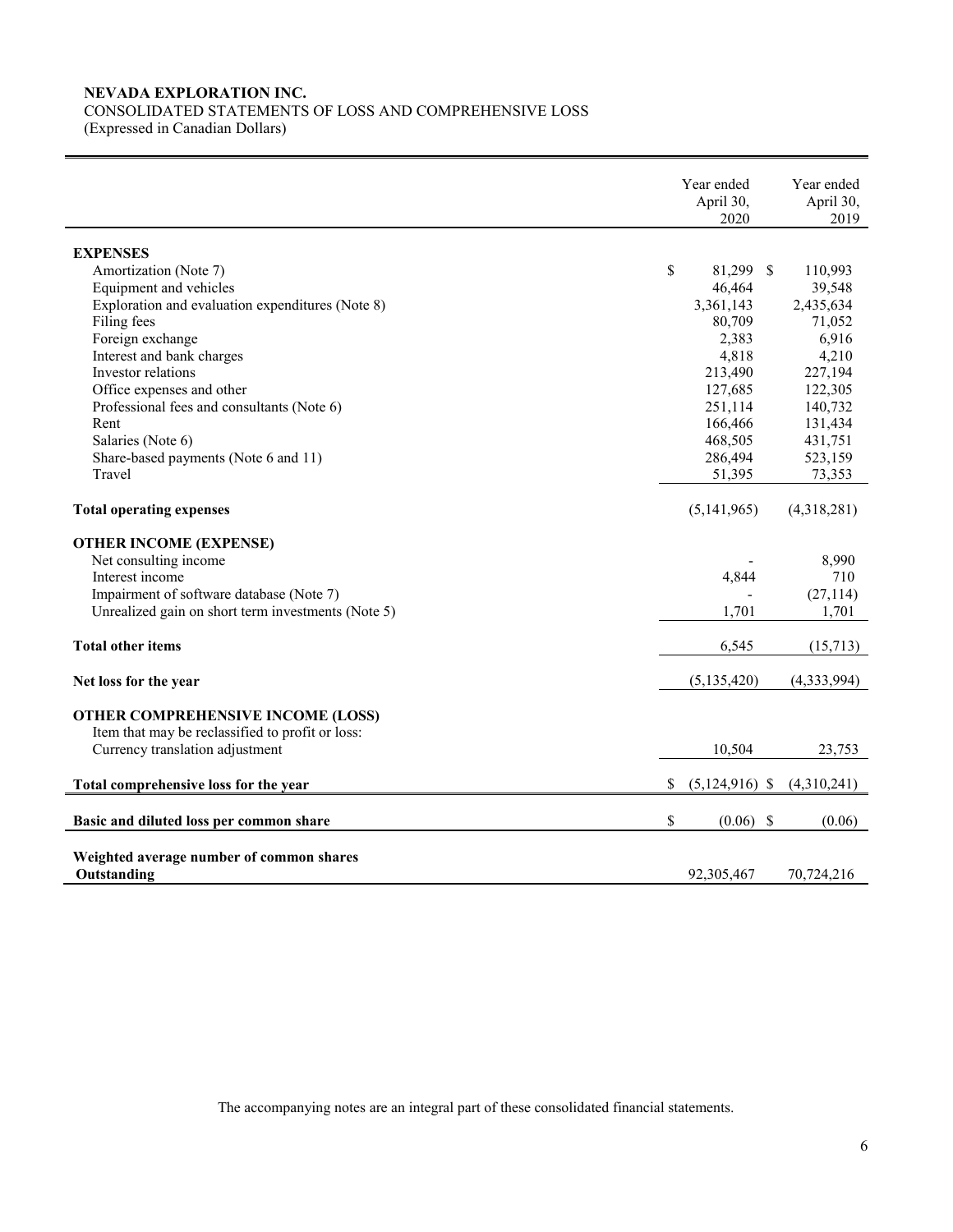# **NEVADA EXPLORATION INC.** CONSOLIDATED STATEMENTS OF CHANGES IN EQUITY (Expressed in Canadian Dollars)

|                                             | Capital Stock              |    |                     | Reserves      |                      |               |                          |    |                          |   |                   |                    |               |                 |
|---------------------------------------------|----------------------------|----|---------------------|---------------|----------------------|---------------|--------------------------|----|--------------------------|---|-------------------|--------------------|---------------|-----------------|
|                                             | <b>Shares</b><br>(Note 11) |    | Amount<br>(Note 11) |               | Options<br>(Note 11) |               | Warrants<br>(Note 11)    |    | Currency<br>Translation  |   | Total<br>Reserves | Deficit            |               | Total<br>Equity |
| Balance, May 1, 2018                        | 55,424,068                 | S  | 22,895,123          | \$            | 1,478,731            | -S            | 219,189 \$               |    | (59, 642)                | S | 1,638,278         | \$ (23,903,708)    | <sup>\$</sup> | 629,693         |
| Private placements                          | 26,384,645                 |    | 4,789,977           |               |                      |               | $\overline{\phantom{a}}$ |    |                          |   | $\blacksquare$    |                    |               | 4,789,977       |
| Relative fair value of unit warrants issued |                            |    | (953,990)           |               |                      |               | 953,990                  |    |                          |   | 953,990           |                    |               |                 |
| Finder's unit shares                        | 842,846                    |    | 162,471             |               |                      |               |                          |    |                          |   | ÷                 |                    |               | 162,471         |
| Finder's unit warrants                      |                            |    | (61, 699)           |               |                      |               | 61,699                   |    |                          |   | 61,699            |                    |               |                 |
| Share issuance costs                        |                            |    | (212, 114)          |               |                      |               |                          |    |                          |   |                   |                    |               | (212, 114)      |
| Share-based payments                        |                            |    | $\sim$              |               | 523,159              |               |                          |    |                          |   | 523,159           |                    |               | 523,159         |
| Warrants exercised                          | 4.680.000                  |    | 556,917             |               | ÷.                   |               | (88,917)                 |    |                          |   | (88,917)          |                    |               | 468,000         |
| Options expired/forfeited                   |                            |    | $\sim$              |               | (368, 629)           |               |                          |    |                          |   | (368, 629)        | 368,629            |               |                 |
| Warrants expired                            |                            |    | 130,273             |               |                      |               | (130, 273)               |    |                          |   | (130, 273)        |                    |               |                 |
| Currency translation adjustment             |                            |    |                     |               |                      |               |                          |    | 23,753                   |   | 23,753            |                    |               | 23,753          |
| Net loss for the year                       |                            |    | $\sim$              |               |                      |               |                          |    | $\overline{\phantom{a}}$ |   | $\sim$            | (4,333,994)        |               | (4,333,994)     |
| Balance, April 30, 2019                     | 87,331,559                 | S  | 27,306,958          | <sup>\$</sup> | 1.633.261            | <sup>\$</sup> | 1,015,688                | -S | (35,889)                 | S | 2,613,060         | (27,869,073)<br>S. | \$.           | 2,050,945       |
| Balance, May 1, 2019                        | 87,331,559                 | S  | 27,306,958          | \$            | 1,633,261            | <sup>\$</sup> | 1,015,688 \$             |    | (35,889)                 | S | 2,613,060         | \$ (27,869,073)    | S             | 2,050,945       |
| Private placements                          | 14,095,707                 |    | 2,960,000           |               |                      |               |                          |    |                          |   |                   |                    |               | 2,960,000       |
| Relative fair value of unit warrants issued |                            |    | (583, 803)          |               |                      |               | 583,803                  |    |                          |   | 583,803           |                    |               |                 |
| Finder's unit shares                        | 417,550                    |    | 87,815              |               |                      |               |                          |    |                          |   |                   |                    |               | 87,815          |
| Finder's unit warrants                      |                            |    | (18,066)            |               |                      |               | 18,066                   |    |                          |   | 18,066            |                    |               |                 |
| Share issuance costs                        |                            |    | (136,758)           |               |                      |               |                          |    |                          |   |                   |                    |               | (136,758)       |
| Share-based payments                        |                            |    |                     |               | 286,494              |               |                          |    |                          |   | 286,494           |                    |               | 286,494         |
| Warrants exercised                          | 30,000                     |    | 10,575              |               |                      |               | (1, 575)                 |    |                          |   | (1,575)           |                    |               | 9,000           |
| Options expired/forfeited                   |                            |    |                     |               | (111, 947)           |               | $\overline{\phantom{a}}$ |    |                          |   | (111, 947)        | 111,947            |               |                 |
| Currency translation adjustment             |                            |    |                     |               |                      |               |                          |    | 10,504                   |   | 10,504            |                    |               | 10,504          |
| Net loss for the year                       |                            |    |                     |               |                      |               |                          |    |                          |   |                   | (5, 135, 420)      |               | (5,135,420)     |
| Balance, April 30, 2020                     | 101,874,816                | S. | 29,626,721          | \$            | 1,807,808            | - \$          | 1,615,982 \$             |    | (25, 385)                | S | 3,398,405         | (32,892,546)       | -S            | 132,580         |

The accompanying notes are an integral part of these consolidated financial statements.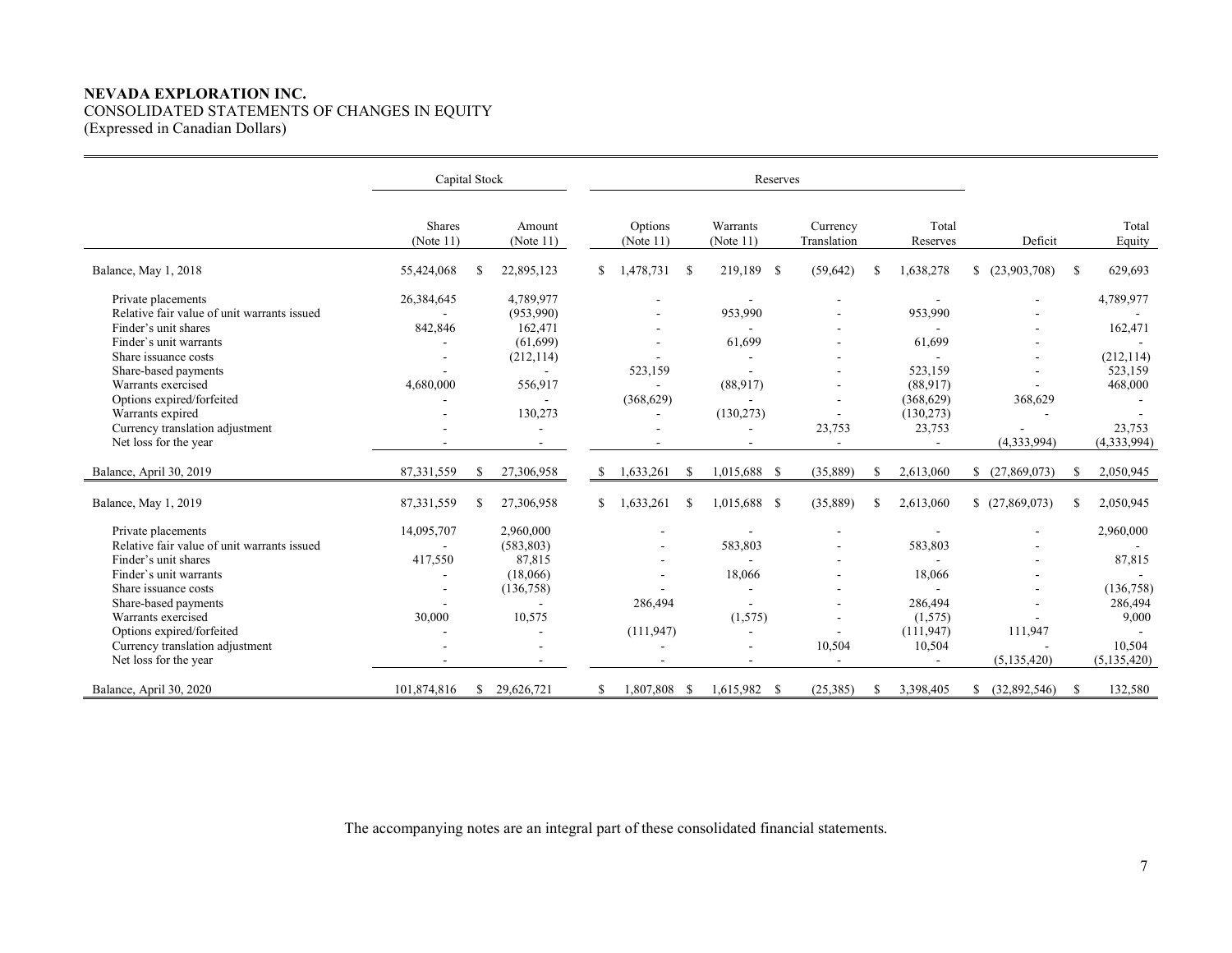# **NEVADA EXPLORATION INC.** CONSOLIDATED STATEMENTS OF CASH FLOWS (Expressed in Canadian Dollars)

|                                                                                                                                                                                      |              | Year ended<br>April 30,<br>2020 |              | Year ended<br>April 30,<br>2019              |
|--------------------------------------------------------------------------------------------------------------------------------------------------------------------------------------|--------------|---------------------------------|--------------|----------------------------------------------|
| <b>CASH FLOWS FROM OPERATING ACTIVITIES</b>                                                                                                                                          |              |                                 |              |                                              |
| Net loss for the year                                                                                                                                                                | $\mathbb{S}$ | (5, 135, 420)                   | <sup>S</sup> | (4,333,994)                                  |
| Items not affecting cash:                                                                                                                                                            |              |                                 |              |                                              |
| Amortization                                                                                                                                                                         |              | 81,299                          |              | 110,993                                      |
| Impairment of software database                                                                                                                                                      |              |                                 |              | 27,114                                       |
| Share-based payments                                                                                                                                                                 |              | 286,494                         |              | 523,159                                      |
| Unrealized gain on short term investments                                                                                                                                            |              | (1,700)                         |              | (1,701)                                      |
| Changes in non-cash working capital items:                                                                                                                                           |              |                                 |              |                                              |
| Accounts receivable                                                                                                                                                                  |              | (83,740)                        |              | (4, 554)                                     |
| Prepaid expenses                                                                                                                                                                     |              | (876)                           |              | 18,862                                       |
| Deposits and bonds                                                                                                                                                                   |              | (20, 879)                       |              | 55,049                                       |
| Accounts payable and accrued liabilities                                                                                                                                             |              | 199,989                         |              | 37,230                                       |
|                                                                                                                                                                                      |              |                                 |              |                                              |
| Net cash used in operating activities                                                                                                                                                |              | (4,674,833)                     |              | (3,567,842)                                  |
| <b>CASH FLOWS FROM INVESTING ACTIVITIES</b>                                                                                                                                          |              |                                 |              |                                              |
| Acquisition of equipment and intangible assets                                                                                                                                       |              | (39, 721)                       |              |                                              |
| Net cash provided by (used in) investing activities                                                                                                                                  |              | (39, 721)                       |              |                                              |
| <b>CASH FLOWS FROM FINANCING ACTIVITIES</b><br>Proceeds from private placement<br>Share issuance costs<br>Proceeds from warrants exercised<br>Repayment of finance lease obligations |              | 2,960,000<br>(48, 943)<br>9,000 |              | 4,789,977<br>(49, 643)<br>468,000<br>(7,217) |
| Net cash provided by financing activities                                                                                                                                            |              | 2,920,057                       |              | 5,201,117                                    |
| <b>Effect of foreign exchange</b>                                                                                                                                                    |              | 2,455                           |              | 10,847                                       |
| Change in cash and cash equivalents for the year                                                                                                                                     |              | (1,792,042)                     |              | 1,644,122                                    |
| Cash and equivalents, beginning of year                                                                                                                                              |              | 1,841,216                       |              | 197,094                                      |
| Cash and equivalents, end of year                                                                                                                                                    | \$           | 49,174                          | \$           | 1,841,216                                    |
|                                                                                                                                                                                      |              |                                 |              |                                              |
| Cash and cash equivalents include the following:                                                                                                                                     |              |                                 |              |                                              |
| Cash                                                                                                                                                                                 | \$           | 49,174                          | \$           | 841,216                                      |
| Guaranteed Investment Certificates                                                                                                                                                   |              |                                 |              | 1,000,000                                    |
|                                                                                                                                                                                      | \$           | 49.174                          | \$           | 1,841,216                                    |
| Supplemental cash flow information                                                                                                                                                   |              |                                 |              |                                              |
| Issuance of shares for settlement of finders' fees                                                                                                                                   | \$           | 87,815                          | \$           | 162,471                                      |

The accompanying notes are an integral part of these consolidated financial statements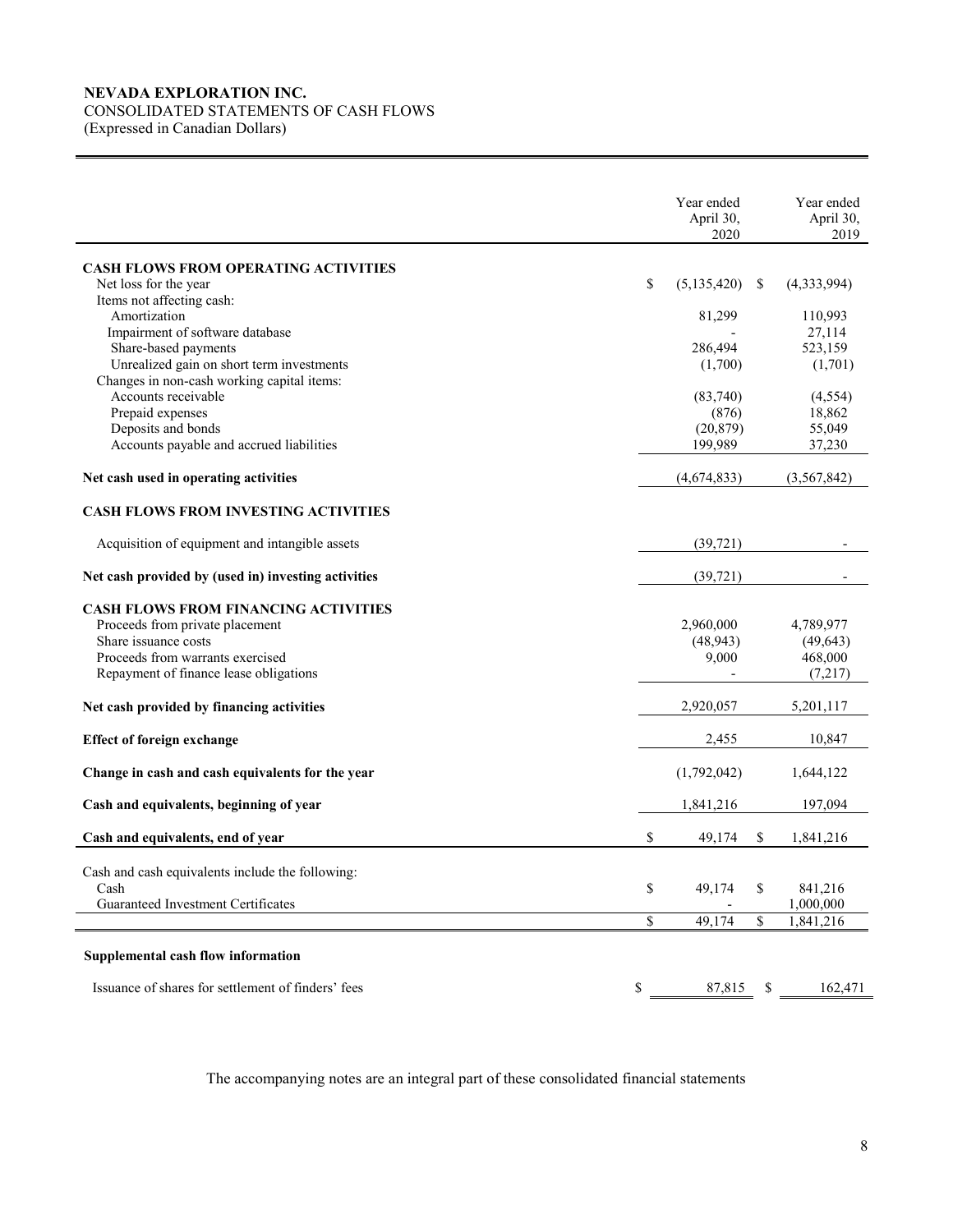### **1. NATURE OF OPERATIONS, CONTINUANCE OF OPERATIONS AND GOING CONCERN**

Nevada Exploration Inc. (the "Company" or "NGE") was incorporated on April 6, 2006 under the Canada Business Corporations Act and is in the business of acquiring and exploring mineral properties.

The Company is listed on the TSX Venture Exchange ("TSX-V") under the trading symbol "NGE" and on the OTCQB marketplace under the trading symbol "NVDEF". The Company's head office is located at Suite 1400 - 885 West Georgia Street, Vancouver, BC V6C 3E8. The Company's registered and records office is located at 25th Floor, 700 West Georgia St., Vancouver, BC V7Y 1B3.

These consolidated financial statements are authorized for issue on behalf of the Board of Directors on August 19, 2020.

### Continuance of operations and going concern

These consolidated financial statements have been prepared on a going-concern basis which presumes the realization of assets and discharge of liabilities in the normal course of business. These consolidated financial statements do not reflect the adjustments to carrying amounts of assets and liabilities and the reported expenses and statement of financial position classifications that would be necessary if the going concern assumption was deemed inappropriate. Such adjustments could be material. The business of mining and exploring for minerals involves a high degree of risk and there can be no assurance that current exploration programs will result in profitable mining operations. The Company's continued existence is dependent upon the preservation of its interests in the underlying properties, the discovery of economically recoverable reserves, the achievement of profitable operations, or the ability of the Company to raise additional financing, or alternatively upon the Company's ability to dispose of its interests on an advantageous basis. The Company has not produced revenues from its exploration activities and does not have a regular source of cash flow, and incurred losses for the year of \$5,135,420 (2019 – \$4,333,994). The Company also has a working capital deficiency of \$139,740 at April 30, 2020 (April 30, 3019 - positive working capital of \$1,765,975). The Company will periodically have to raise funds to continue operations and, although it has been successful thus far in doing so there is no assurance it will be able to do so in the future. The Company estimates that it will need additional capital to operate for the upcoming year. These material uncertainties cast significant doubt on the Company's ability to continue as a going concern. During the year ended April 30, 2020, the Company received gross proceeds of \$2,960,000 from the issuance of 14,095,707 common shares of the Company and \$9,000 from the exercise of warrants.

Since the beginning of the fourth fiscal quarter, the outbreak of the novel strain of coronavirus, specifically identified as "COVID19", has resulted in governments worldwide enacting emergency measures to combat the spread of the virus. These measures have caused material disruption to businesses globally resulting in an economic slowdown. Global equity markets have experienced significant volatility and weakness. Governments and central banks have reacted with significant monetary and fiscal interventions designed to stabilize economic conditions. The duration and impact of the COVID19 outbreak is unknown at this time. It is not possible to reliably estimate the length and severity of these developments and the impact on the financial results and condition of the Company and its operating subsidiaries, or on its ability to raise capital to fund operations, in future periods.

Although the Company has taken steps to verify title to the properties on which it is conducting exploration and in which it has an interest, in accordance with industry standards for the current stage of exploration of such properties, these procedures do not guarantee the Company's title. Property title may be subject to unregistered prior agreements, unregistered claims and noncompliance with regulatory and environmental requirements.

# **2. SIGNIFICANT ACCOUNTING POLICIES**

### **Statement of compliance**

These consolidated financial statements have been prepared in accordance with International Financial Reporting Standards ("IFRS") as issued by the International Accounting Standards Board ("IASB") and interpretations issued by the IFRS Interpretations Committee ("IFRIC").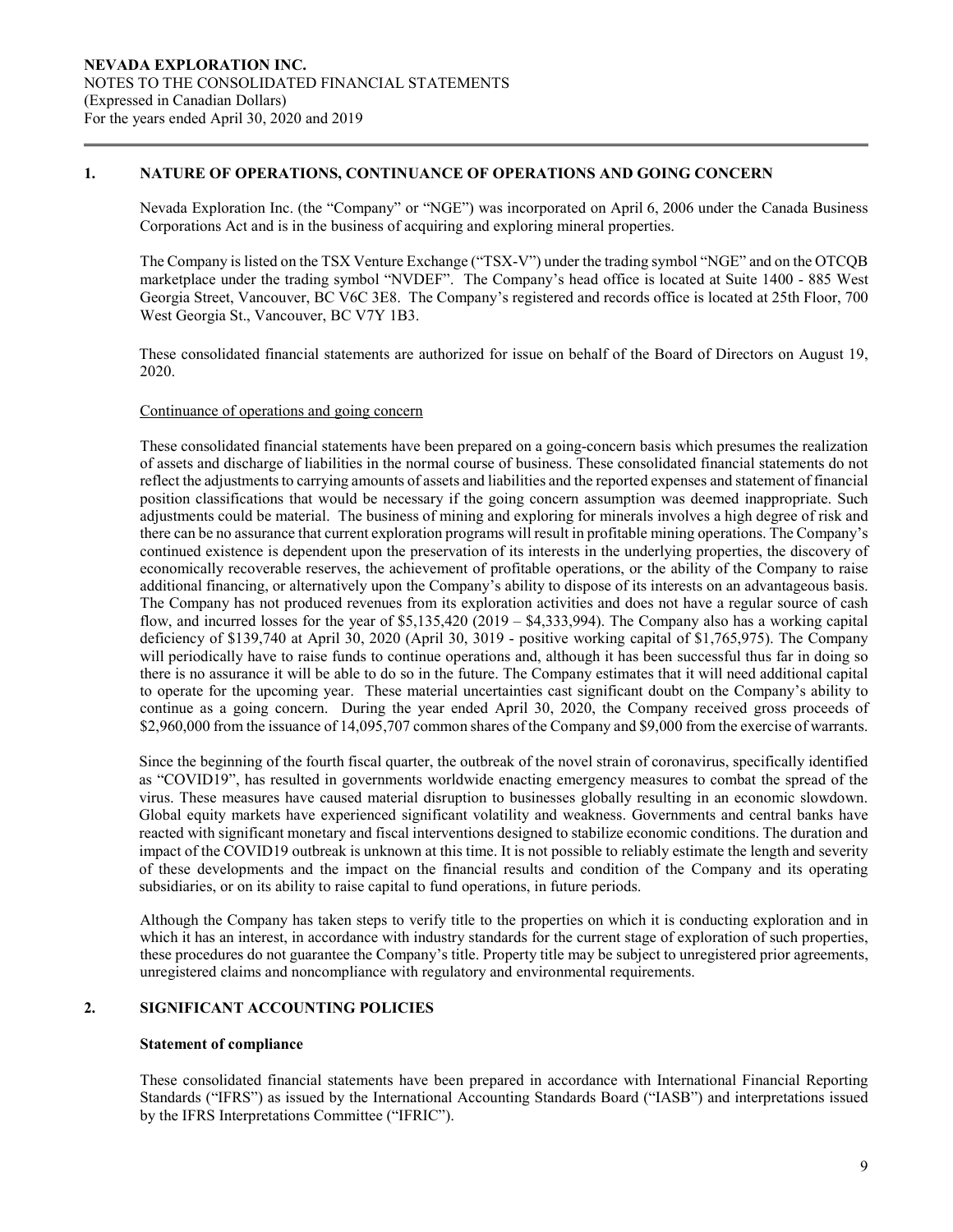### **2. SIGNIFICANT ACCOUNTING POLICIES**

#### **Statement of compliance** (cont'd…)

The significant accounting policies below have been applied consistently to all periods. These periods are based on IFRS effective as of April 30, 2020.

#### **Basis of consolidation**

These consolidated financial statements include the accounts of the Company and its wholly-owned subsidiary Pediment Gold LLC. The financial statements of the Company's subsidiary have been consolidated from the date that control commenced. All inter-company balances and transactions, and income and expenses have been eliminated upon consolidation.

The consolidated financial statements include the financial statements of Nevada Exploration Inc. and its subsidiary listed in the following table:

| Name of Subsidiary | Country of<br>Incorporation | Functional<br>Currency | Ownership<br>Principal Activity<br>Interest |                     |  |  |  |  |  |
|--------------------|-----------------------------|------------------------|---------------------------------------------|---------------------|--|--|--|--|--|
| Pediment Gold LLC  | 'JSA                        | US dollar              | 100%                                        | Exploration company |  |  |  |  |  |

#### **Use of judgments and estimates**

The preparation of these consolidated financial statements requires management to make certain estimates, judgments and assumptions that affect the reported amounts of assets and liabilities at the date of the financial statements and the reported revenues and expenses during the period.

Significant assumptions about the future and other sources of estimated uncertainty that management has made at the end of the reporting period, that could result in a material adjustment to the carrying amounts of assets and liabilities in the event that the actual results differ from assumptions made, relate to, but are not limited to, the following:

- i) the estimated useful lives of equipment and intangible assets and the related amortization;
- ii) impairment of equipment;
- iii) valuation of share-based payments and warrants;
- iv) estimated amounts for environmental rehabilitation provisions; and
- v) going concern.

#### **Functional and presentation currency**

These consolidated financial statements are presented in Canadian dollars, which is the Company's functional currency. The functional currency of the Company's wholly-owned subsidiary Pediment Gold LLC is the US dollar.

#### **Share issuance costs**

Professional fees, consulting fees and other costs that are directly attributable to financing transactions are charged to capital stock when the related shares are issued. If the financing is not completed share issue costs are charged to profit or loss.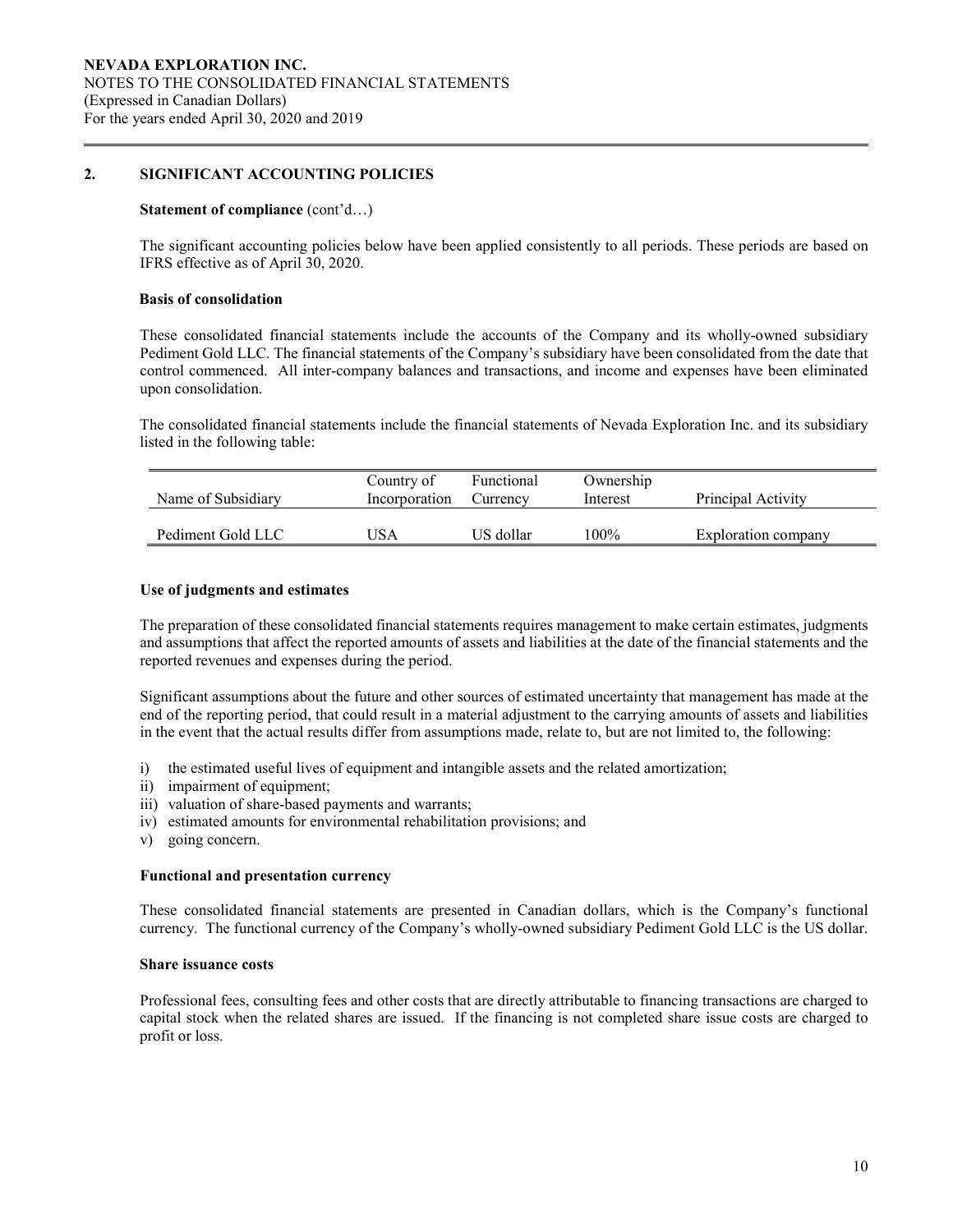### **2. SIGNIFICANT ACCOUNTING POLICIES** (cont'd...)

#### **Cash and cash equivalents**

Cash and cash equivalents consist of cash held with banks and highly liquid short-term investments in high interest saving accounts which can be withdrawn at any time, which, in the opinion of management, is subject to an insignificant risk of changes in value. As at April 30, 2020, the Company held cash and Guaranteed Investment Certificates ("GIC").

#### **Equipment and intangible assets**

Equipment and intangible assets are recorded at historical cost less accumulated amortization and impairment charges. Equipment and intangible assets are amortized on a straight-line basis over their estimated useful lives as follows:

| <b>Exploration</b> equipment | 5 years |
|------------------------------|---------|
| Vehicles                     | 5 years |
| Computer equipment           | 3 years |
| Software Database            | 3 years |

The cost of replacing a piece of equipment is recognized in the carrying amount of the equipment if it is probable that the future economic benefits embodied within the part will flow to the Company and its cost can be measured reliably. The carrying amount of the replaced part is derecognized. The costs of the day-to-day servicing of the equipment are recognized in profit or loss as incurred.

Intangible assets acquired separately are measured on initial recognition at cost. Expenditures during the research phase are expensed as incurred. Expenditures during the development phase are capitalized if the Company can demonstrate each of the following criteria: (i) the technical feasibility of completing the intangible asset so that it will be available for use or sale; (ii) its intention to complete the intangible asset and use or sell it; (iii) its ability to use or sell the intangible asset; (iv) how the intangible asset will generate probable future economic benefits; (v) the availability of adequate technical, financial and other resources to complete the development and to use or sell the intangible asset; and (vi) its ability to measure reliably the expenditure attributable to the intangible asset during its development; otherwise, they are expensed as incurred.

Following initial recognition of the development expenditure as an asset, the asset is carried at cost less any accumulated amortization and accumulated impairment losses. Amortization of the asset begins when development is complete and the asset is available for use. It is amortized over the period of expected future benefit. During the period of development, the asset is tested for impairment annually.

### **Resource properties – exploration and evaluation expenditures**

The Company expenses exploration and evaluation expenditures as incurred. Exploration and evaluation expenditures include acquisition cost of mineral properties, property option payments and evaluation activities. Once a project has been established as commercially viable and technically feasible, related development expenditures are capitalized. This includes costs incurred in preparing the site for mining operations. Capitalization ceases when the mine is capable of commercial production, with the exception of development costs that give rise to a future benefit.

#### **Impairment**

At the end of each reporting date, the carrying amounts of the Company's long-lived assets are reviewed to determine whether there is any indication that those assets may be impaired. If such indication exists, the recoverable amount of the asset is estimated in order to determine the extent of the impairment, if any.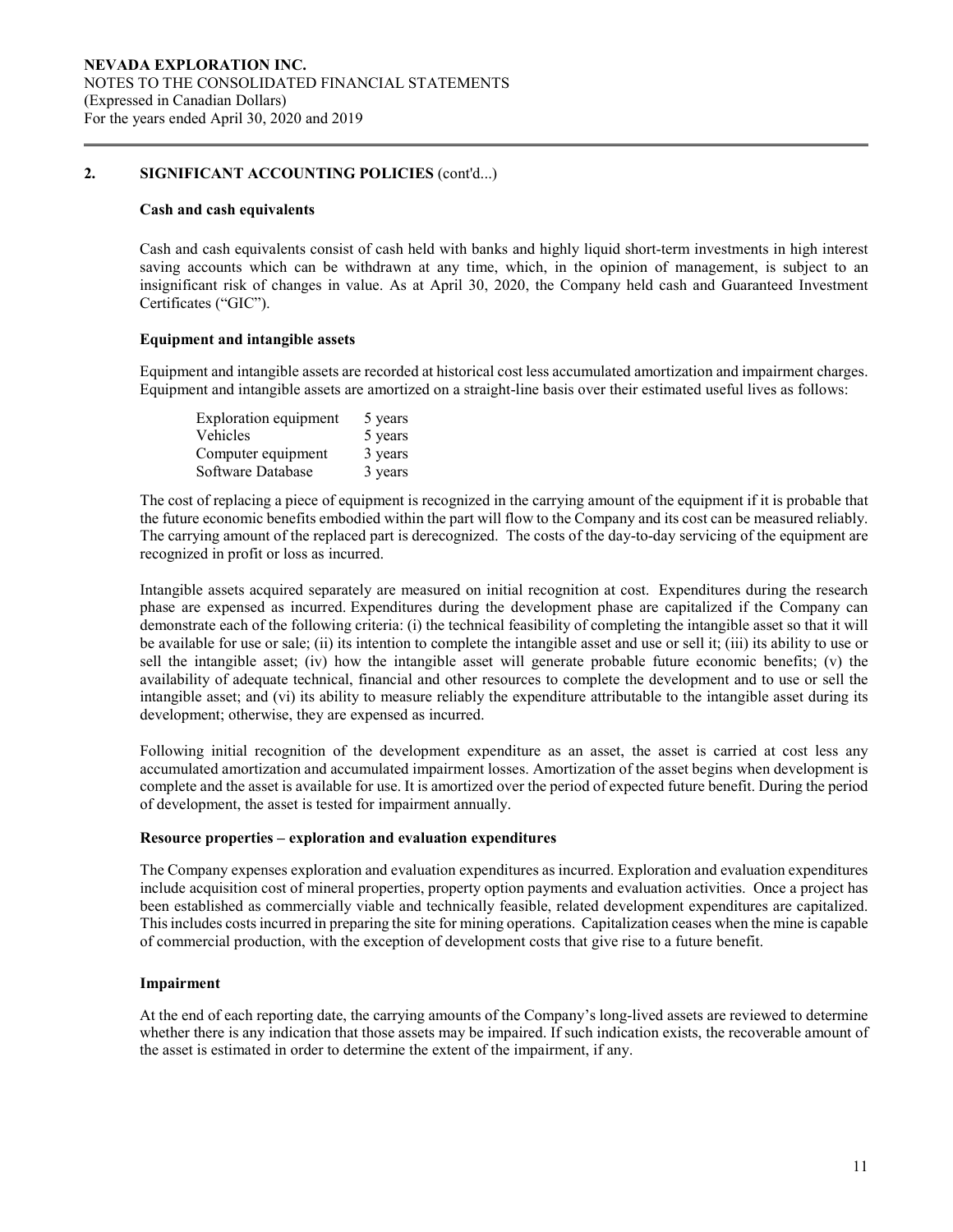# **2. SIGNIFICANT ACCOUNTING POLICIES** (cont'd...)

#### **Impairment** (cont'd…)

Impairment is determined for an individual asset unless the asset does not generate cash inflows that are independent of those generated from other assets or group of assets, in which case, the individual assets are grouped together into cash generating units ("CGU's") for impairment purposes. The recoverable amount is the higher of fair value less costs of disposal and value in use. Fair value is the price that would be received to sell an asset or paid to transfer a liability in an orderly transaction between market participants at the measurement date. In assessing value in use, the estimated future cash flows are discounted to their present value using a pre-tax discount rate that reflects current market assessments of the time value of money and the risks specific to the asset. If the recoverable amount of an asset is estimated to be less than its carrying amount, the carrying amount of the asset is reduced to its recoverable amount and the impairment loss is recognized in profit and loss for the period.

Where an impairment loss subsequently reverses, the carrying amount of the asset (or CGU) is increased to the revised estimate of its recoverable amount, but to an amount that does not exceed the carrying amount that would have been determined had no impairment loss been recognized for the asset (or CGU) in prior years. A reversal of an impairment loss is recognized immediately in profit or loss.

#### **Income taxes**

Income tax expense comprises current and deferred tax. Income tax is recognized in profit or loss except to the extent that it relates to items recognized directly in equity. Current tax expense is the expected tax payable on taxable income for the year, using tax rates enacted or substantively enacted at period end, adjusted for amendments to tax payable with regards to previous years.

Deferred taxes are recorded using the liability method, providing for temporary differences, between the carrying amounts of assets and liabilities for financial reporting purposes and the amounts used for taxation purposes. Temporary differences are not provided for relating to goodwill not deductible for tax purposes, the initial recognition of assets or liabilities that do not affect either accounting or taxable loss, or differences relating to investments in subsidiaries to the extent that they will probably not reverse in the foreseeable future. The amount of deferred tax provided is based on the expected manner of realization or settlement of the carrying amount of assets and liabilities, using tax rates enacted or substantively enacted at the statement of financial position date.

A deferred tax asset is recognized only to the extent that it is probable that future taxable profits will be available against which the asset can be utilized. To the extent that the Company does not consider it probable that a deferred tax asset will be recovered, it does not recognize that excess.

### **Provision for environmental rehabilitation**

The Company recognizes the fair value of a liability for the provision for environmental rehabilitation in the year in which it is incurred when a reliable estimate of fair value can be made.

Changes in the liability for an asset retirement obligation due to the passage of time will be measured by applying an interest method of allocation. The amount will be recognized as an increase in the liability and an accretion expense in the consolidated statement of comprehensive loss. Changes resulting from revisions to the timing or the amount of the original estimate of undiscounted cash flows are recognized as an increase or a decrease to the carrying amount of the liability. As at April 30, 2020 and 2019, the Company has not recorded any provision for environmental rehabilitation.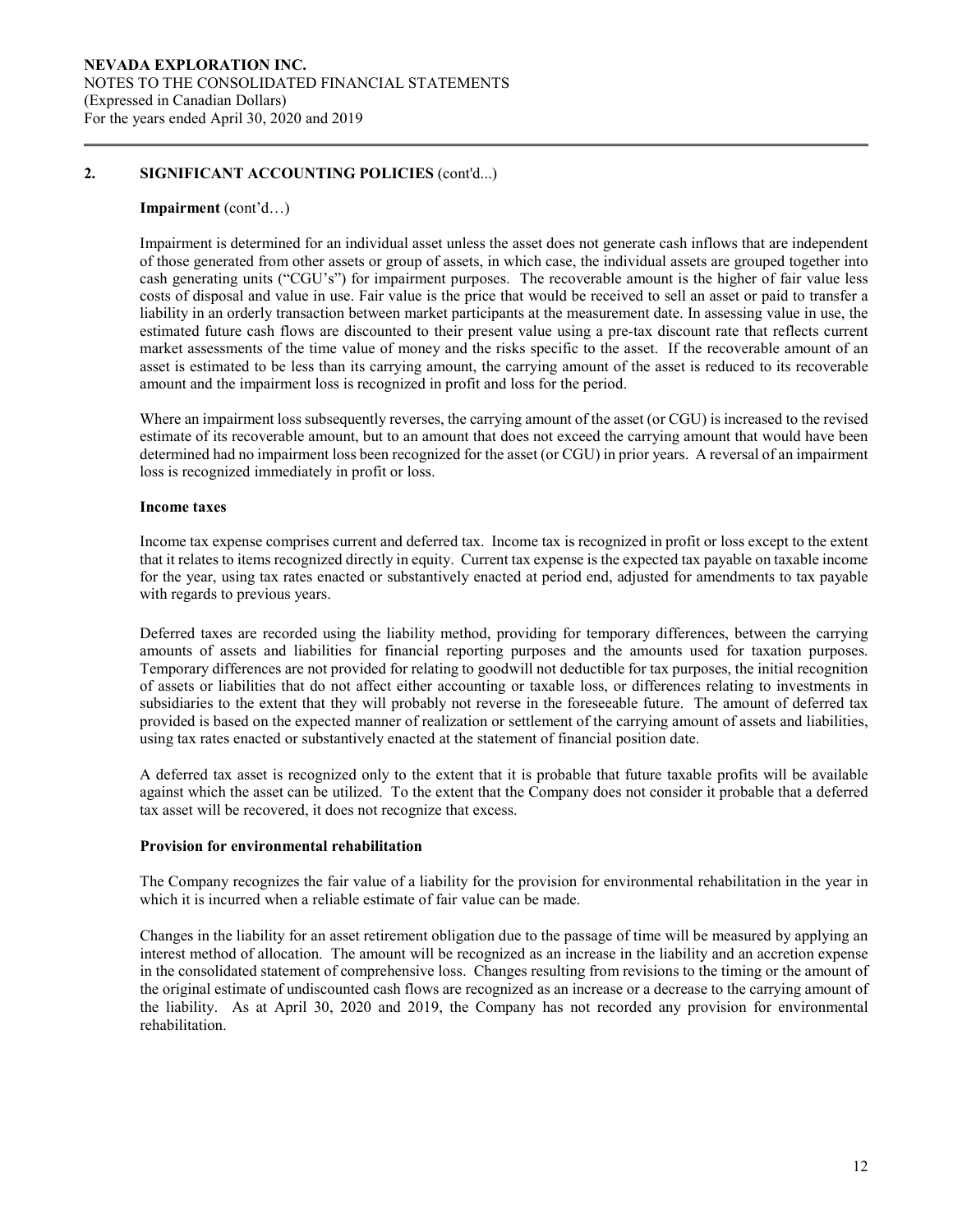# **2. SIGNIFICANT ACCOUNTING POLICIES** (cont'd...)

#### **Warrants**

Proceeds from unit placements are allocated between shares and warrants issued according to their relative fair value. The relative fair value of the share component is credited to capital stock and the relative fair value of the warrant component is credited to warrants reserve. Upon exercise of warrants, consideration paid by the warrant holder together with the amount previously recognized in warrants reserve is recorded as an increase to capital stock. Upon expiration of warrants, the amount applicable to warrants expired is recorded as an increase to capital stock.

#### **Share-based payments**

The Company grants stock options to acquire common shares of the Company to directors, officers, employees and consultants. An individual is classified as an employee when the individual is an employee for legal or tax purposes, or provides services similar to those performed by an employee.

The fair value of employee stock options is measured on the date of grant, using the Black-Scholes option pricing model, and is recognized over the vesting period. In situations where equity instruments are issued to non-employees and some or all of the goods or services received by the entity as consideration cannot be reliably measured, they are measured at the fair value of the share-based payment consideration. Consideration paid for the shares on the exercise of stock options together with the fair value of the stock options previously recognized is credited to capital stock. When vested options are not exercised by the expiry date, the amount previously recognized in share-based payment is transferred to deficit. The Company estimates a forfeiture rate and adjusts the corresponding expense each period based on an updated forfeiture estimate.

#### **Basic and diluted loss per common share**

Basic loss per share is calculated by dividing the loss for the period by the weighted average number of common shares outstanding during the period.

Diluted loss per share is determined by adjusting the loss attributable to common shareholders by the weighted average number of common shares outstanding for the dilutive effect of options, warrants and similar instruments. Under this method the dilutive effect on loss per share is recognized on the use of the proceeds that could be obtained upon exercise of options, warrants and similar instruments. It assumes that the proceeds would be used to purchase common shares at the average market price during the period. As at April 30, 2020 and 2019, all warrants and options outstanding are anti-dilutive.

#### **Receivables**

Receivables are recorded at face value less any provisions for uncollectible amounts considered necessary.

#### **Revenue recognition**

Consulting revenue is recognized at the time the service is provided and collection is reasonably assured. Interest income and costs are recognized as they accrue in the statement of operations, using the effective interest rate.

#### **Foreign currencies**

Foreign currency transactions are initially recorded in the functional currency at the transaction date exchange rate. At period end, monetary assets and liabilities denominated in a foreign currency are translated into the functional currency at the closing date exchange rate, and non-monetary assets and liabilities, at the historical rates. Exchange differences arising on the settlement of monetary items or on translating monetary items at different rates from those at which they are translated on initial recognition during the period or in previous consolidated financial statements are recognized in profit or loss.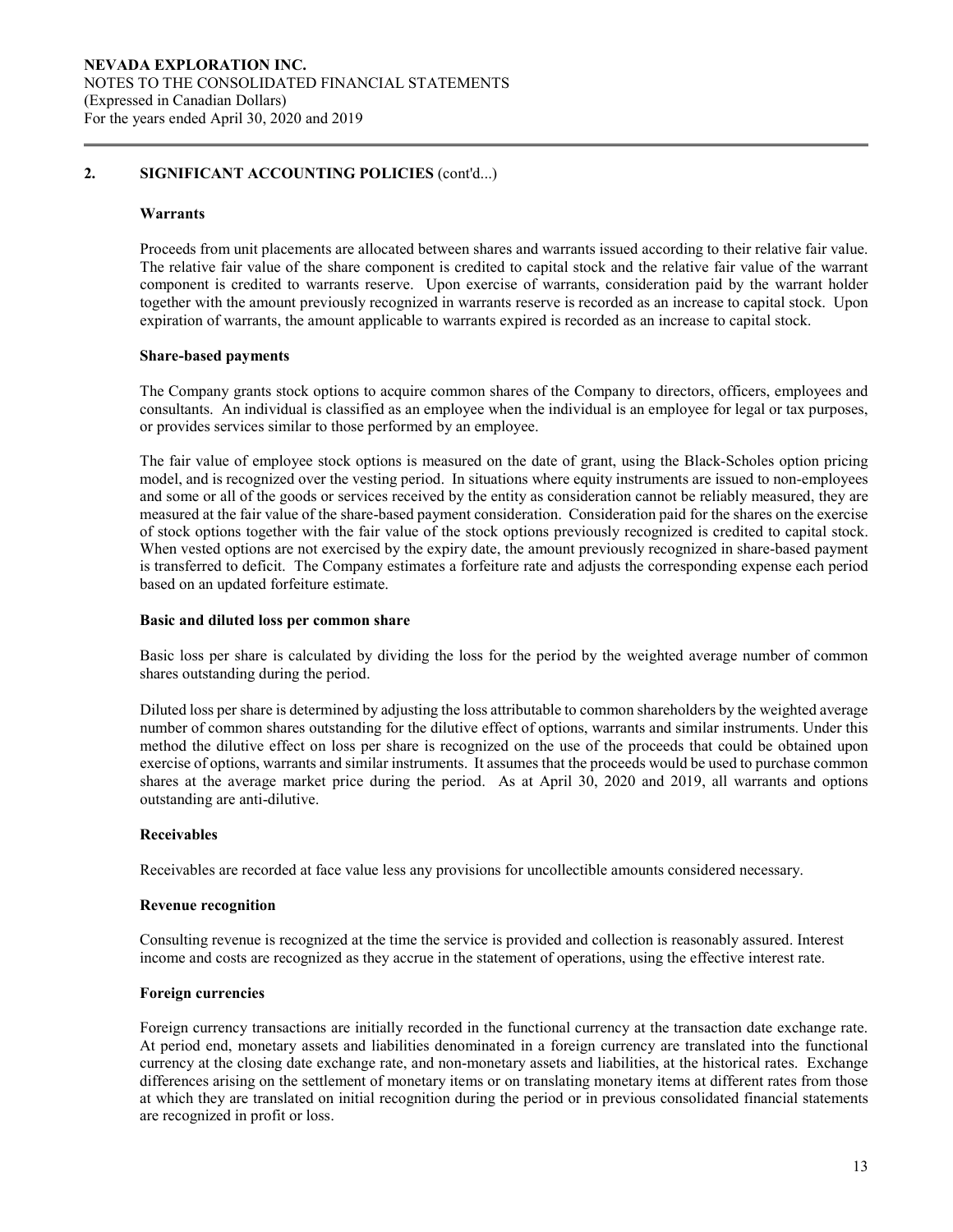# **2. SIGNIFICANT ACCOUNTING POLICIES** (cont'd…)

#### **Foreign currencies** (Cont'd…)

For the purpose of presenting consolidated financial statements, the assets and liabilities of Pediment Gold LLC are expressed in Canadian dollars using the exchange rates prevailing at the end of the reporting period. Income and expense items are translated at the average exchange rates for the period, unless exchange rates fluctuated significantly during the period, in which case exchange rates at the dates of the transactions are used. Exchange differences are recognized in other comprehensive income and reported as currency translation reserve in equity.

Foreign exchange gains and losses arising from a monetary item receivable or payable to a foreign operation, the settlement of which is neither planned nor likely to occur in the foreseeable future and which in substance is considered to form a part of the net investment in the foreign operation, are recognized in foreign currency translation in the currency translation reserve.

#### **Financial instruments**

The following table summarizes the Company's classification and measurement of financial assets and financial liabilities:

| <b>Financial Assets:</b>                 | <b>Classification Under IFRS 9</b> |  |  |  |
|------------------------------------------|------------------------------------|--|--|--|
| Cash and cash equivalents                | Amortized cost                     |  |  |  |
| Receivables (excluding GST receivable)   | Amortized cost                     |  |  |  |
| Short-term investments                   | Fair value through profit or loss  |  |  |  |
| Deposits and bonds                       | Amortized cost                     |  |  |  |
| Accounts payable and accrued liabilities | Amortized cost                     |  |  |  |
| <b>Financial Liabilities:</b>            |                                    |  |  |  |
| Accounts payable and accrued liabilities | Amortized cost                     |  |  |  |
| Finance lease obligations                | Amortized cost                     |  |  |  |

At initial recognition, the Company classifies its financial instruments in the following categories depending on the purpose for which the instruments were acquired:

#### Financial assets

Financial assets are classified as either financial assets at fair value through profit or loss, amortized cost, or fair value through other comprehensive income. The Company determines the classification of its financial assets at initial recognition.

- a) Fair value through profit or loss financial assets are classified as fair value through profit or loss if they do not meet the criteria of amortized cost or fair value through other comprehensive income. Changes in fair value are recognized in the statement of income (loss).
- b) Amortized cost financial assets are classified at amortized cost if both of the following criteria are met and the financial assets are not designated as at fair value through profit and loss: 1) the objective of the Company's business model for these financial assets is to collect their contractual cash flows; and 2) the asset's contractual cash flow represents solely payments of principal and interest.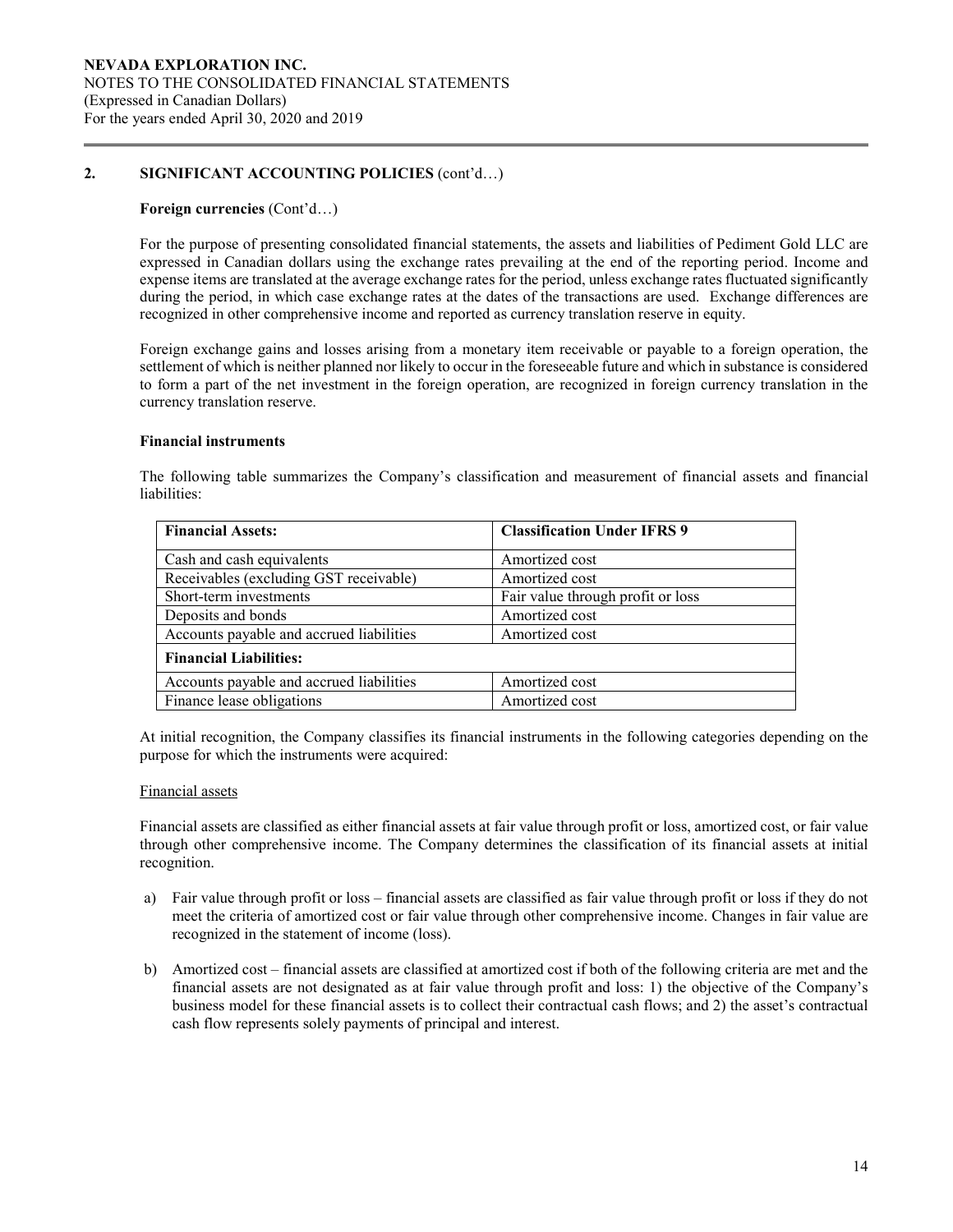# **2. SIGNIFICANT ACCOUNTING POLICIES** (cont'd…)

#### **Financial instruments (cont'd…)**

c) Fair value through other comprehensive income – A financial asset is measured at fair value through other comprehensive income if the financial asset is held within a business model whose objective is achieved by both collecting contractual cash flows and selling financial assets and the contractual terms of the financial asset give rise on specified dates to cash flows that are solely payments of principal and interest on the principal amount outstanding.

#### Financial liabilities

The Company classifies all financial liabilities at amortized cost, except for financial liabilities at fair value through profit or loss or financial liabilities that have been designated fair value through profit or loss on initial recognition.

#### Initial recognition

A financial asset or financial liability classified as amortized cost is initially recognized by the Company at its fair value less transaction costs that are directly attributable to the acquisition of issuance of the financial asset or financial liability. Transaction costs on financial assets or liabilities designated as fair value through profit or loss are expensed.

#### Subsequent measurement

The Company will subsequently measure a financial instrument based on its classification. Financial assets and financial liabilities classified as subsequently measured at amortized cost will be measured at initial recognition minus the principal repayments, plus or minus the cumulative amortization using the effective interest method of any difference between that initial amount and the maturity amount and, for financial assets, adjusted for any loss allowance. The amortization of the effective interest is recognized in profit or loss. Financial assets at fair value through other comprehensive income will have subsequently measured changes in fair value recognized in other comprehensive income. Gains and losses of financial assets and financial liabilities classified as subsequently measured at fair value through profit or loss are recognized in net profit and loss.

#### Derecognition of financial instruments

A financial asset is derecognized when the contractual rights to the cash flows from the financial assets expire, or the Company has transferred its contractual rights to receive cash flows from the financial asset or assumes an obligation to pay the cash flows in full without material delay to a third party and has transferred substantially all of the risks and rewards of the asset, or has neither transferred or retained substantially all the risks and rewards of the asset, but has transferred control of the asset.

A financial liability is derecognized with it is extinguished, that is when the obligation is discharged, cancelled, or expires. A financial liability is extinguished when the debtor discharges the liability by paying in cash other financial assets, goods or services, or is legally released from the liability.

### Impairment of a financial asset

The Company assesses at the end of each reporting period whether there is any objective evidence of impairment of a financial asset or group of financial assets.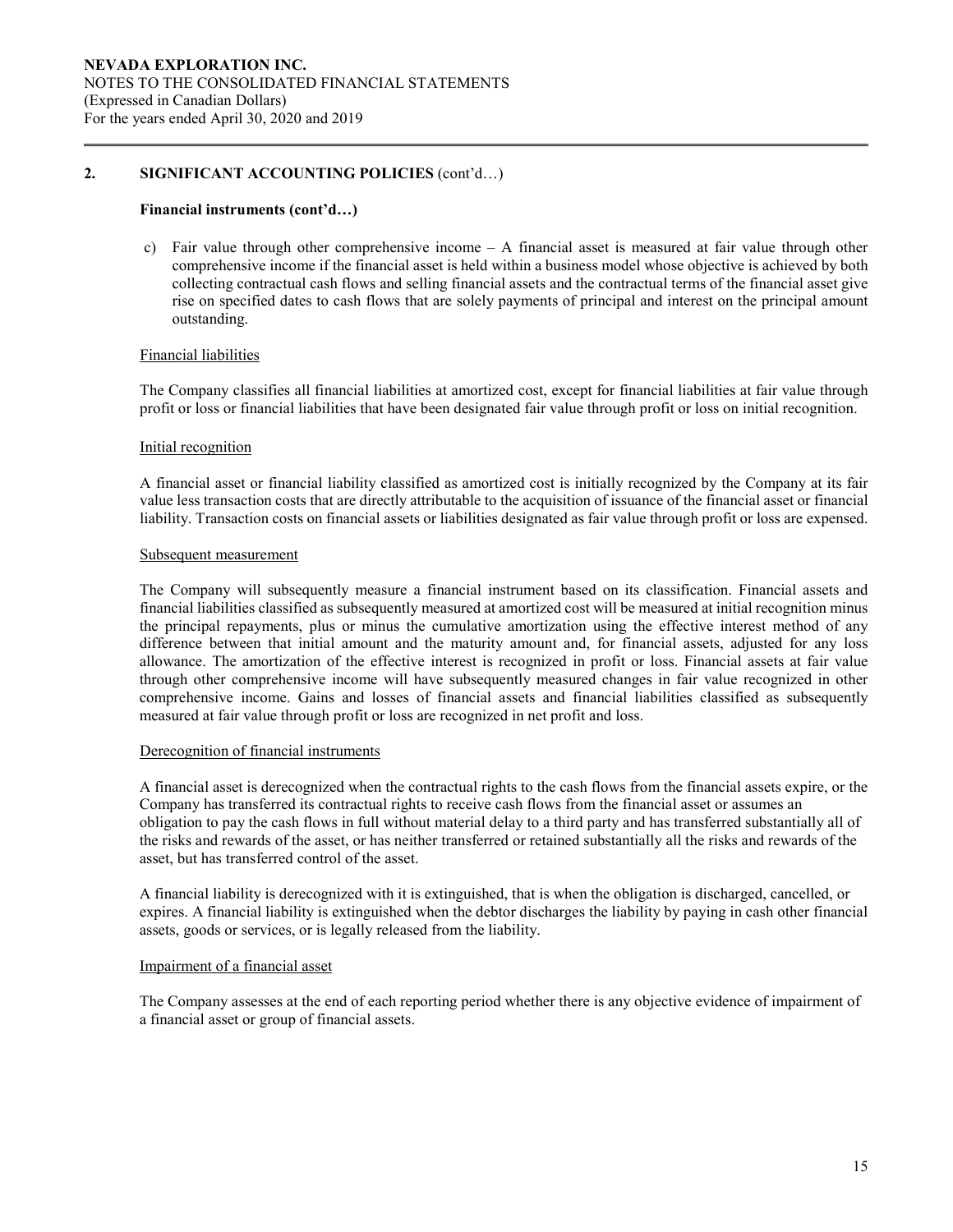#### **Provisions**

A provision is recognized if, as a result of a past event, the Company has a present legal or constructive obligation that can be estimated reliably, and it is probable that an outflow of economic benefits will be required to settle the obligation. Provisions are determined by discounting the future cash flows at a pre-tax rate that reflects current market assessments of the time value of money and the risks specific to the liability. Provisions are not recognized for future operating losses. As at April 30, 2020 and 2019, no provisions were recorded.

#### **New Accounting Standards and Amendments to Existing Standards**

#### New or revised standards and amendments to existing standards adopted during the period

Effective May 1, 2019, the Company adopted IFRS 16 - Leases. In January 2016, the IASB issued IFRS 16 which replaces IAS 17 – Leases and its associated interpretative guidance. IFRS 16 applies a control model to the identification of leases, distinguishing between a lease and a service contract on the basis of whether the customer controls the asset being leased. For those assets determined to meet the definition of a lease, IFRS 16 introduces significant changes to the accounting by lessees, introducing a single, on-balance sheet accounting model that is similar to current finance lease accounting, with limited exceptions for short-term leases, leases of low value assets, and mining leases. Lessor accounting remains similar to current accounting practice. The Company reviewed the impact of IFRS 16 and there were no changes as the Company does not have any applicable leases.

At this time, the Company's leases are limited to short-term leases and mining leases. During the year ended April 30, 2020, the Company incurred \$118,865 relating to short-term office leases. See Note 13 for commitments related to office leases.

### **3. OTHER RECEIVABLES**

The other receivables for the Company are as follows:

|                                     |   | April 30,<br>2020 |   | April 30,<br>2019 |
|-------------------------------------|---|-------------------|---|-------------------|
| GST receivable<br>Other receivables | S | 14,467<br>94.696  |   | 19,446<br>5,977   |
| Total                               |   | 109,163           | S | 25,423            |

### **4. PREPAID EXPENSES**

The prepaid expenses for the Company are as follows:

|                                                             |               | April 30,<br>2020 | April 30,<br>2019 |
|-------------------------------------------------------------|---------------|-------------------|-------------------|
| Security deposit for rental of premises<br>Prepaid services | S             | 8,182 \$<br>1,167 | 7,895<br>578      |
|                                                             | <sup>\$</sup> | 9.349             | 8,473             |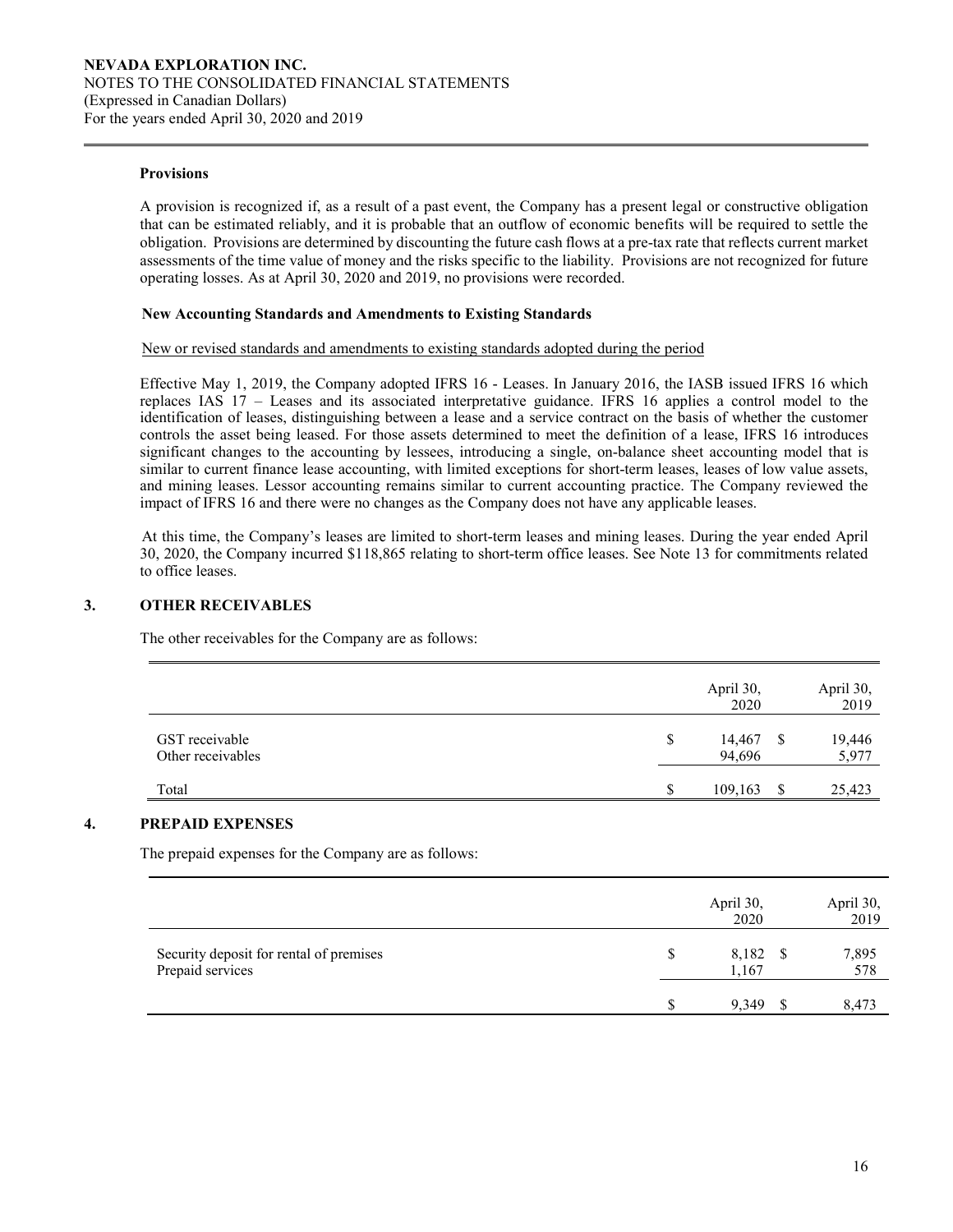### **5. SHORT TERM INVESTMENTS**

|                                      |               |              |   | April 30,<br>2020     |   | April 30,<br>2019     |
|--------------------------------------|---------------|--------------|---|-----------------------|---|-----------------------|
|                                      | <b>Number</b> | Cost         |   | <b>Carrying Value</b> |   | <b>Carrying Value</b> |
| Spruce Ridge Resources Ltd. - Shares | 170,068       | \$<br>25,000 | S | 8,503                 | S | 6,803                 |

During the year ended April 30, 2020, the Company revalued the shares based on the market price at April 30, 2020, resulting in an unrealized gain of \$1,701 (2019 – gain of \$1,701).

# **6. RELATED PARTY TRANSACTIONS**

During the year ended April 30, 2020, the Company:

- i) paid or accrued \$78,000 in consulting fees to a corporation of which the Chief Financial Officer is an employee.
- ii) paid or accrued \$120,000 in consulting fees to a company controlled by a director of the Company and to a consultant related to a director.
- iv) recorded share-based payments of \$189,295 related to the fair value of stock options vesting through the period to officers, directors, and a consultant related to a director.

During the year ended April 30, 2019, the Company:

- iii) paid \$16,850 in professional fees to a corporation owned by the former Chief Financial Officer of the Company.
- iv) paid or accrued \$35,806 in consulting fees to a corporation of which the Chief Financial Officer is an employee.
- v) paid or accrued \$30,000 in consulting fees to a company controlled by a director of the Company and to a consultant related to a director.
- iv) recorded share-based payments of \$404,326 related to the fair value of stock options vesting through the period to officers, directors, and a consultant related to a director.

The amounts included in accounts payable and accrued liabilities which are due to related parties are as follows:

|                                                                                                                                                                                                    |   | April 30,<br>2020         |     | April 30,<br>2019        |
|----------------------------------------------------------------------------------------------------------------------------------------------------------------------------------------------------|---|---------------------------|-----|--------------------------|
| Due to corporation of which the Chief Financial<br>Officer is an employee<br>Due to key management<br>Due to officers, companies controlled by directors and<br>a consultant related to a director | S | 6,825<br>17,861<br>27,650 | - S | 5,250<br>9,450<br>31,500 |
|                                                                                                                                                                                                    |   | 52,336                    |     | 46,200                   |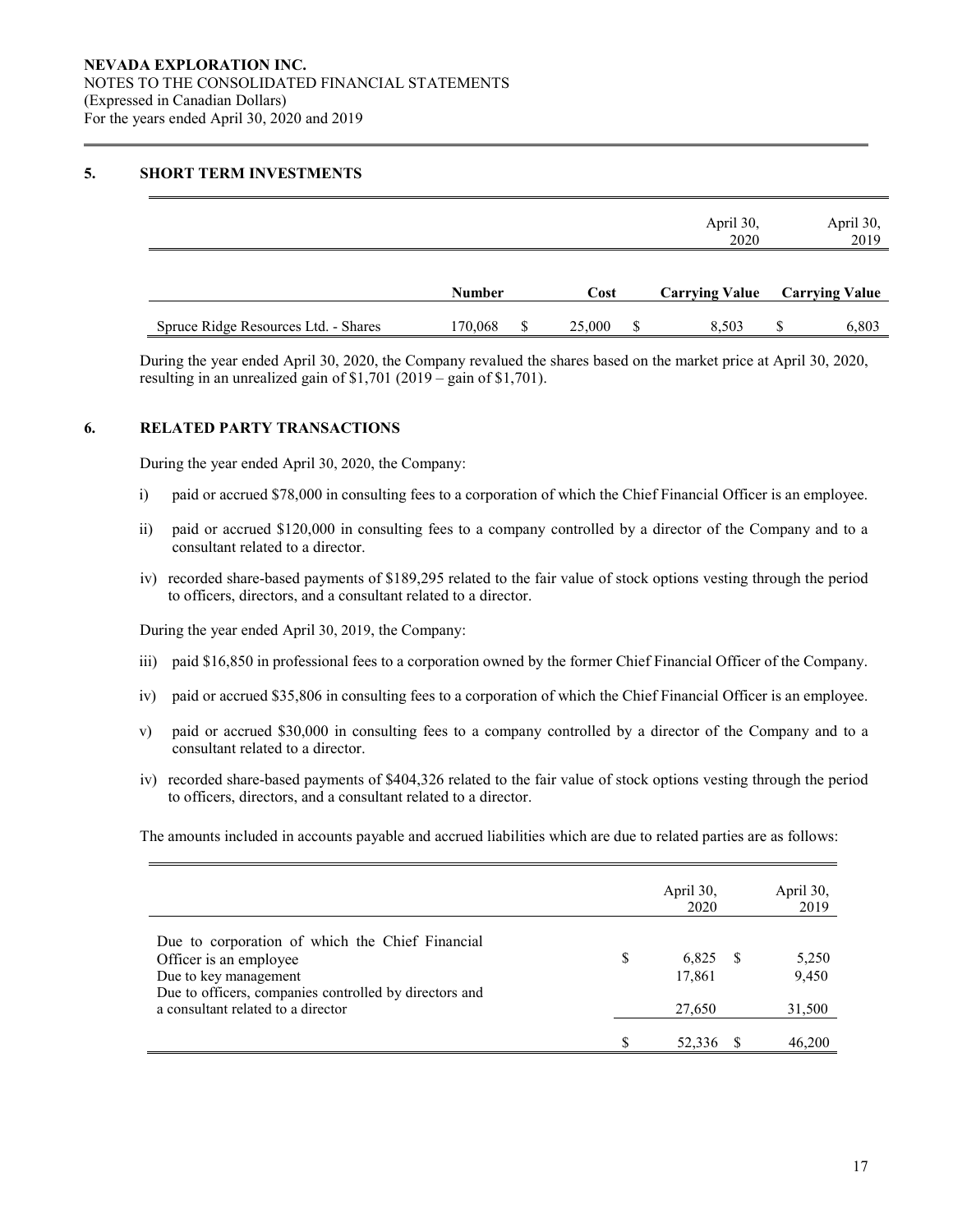# **6. RELATED PARTY TRANSACTIONS** (cont'd…)

Key management personnel are those persons having authority and responsibility for planning, directing and controlling the activities of the Company, directly or indirectly. Key management personnel include the Company's President, Chief Executive Officer and Chief Operating Officer. Salaries and share-based payments to key management is as follows:

|                                         |    | Year Ended<br>April 30,<br>2020 |    | Year Ended<br>April 30,<br>2019 |
|-----------------------------------------|----|---------------------------------|----|---------------------------------|
| <b>Salaries</b><br>Share-based payments | \$ | 401,991<br>95,351               | -S | 379,735<br>208,198              |
|                                         | S  | 497,342                         | -8 | 587,933                         |

# **7. EQUIPMENT AND INTANGIBLE ASSETS**

|                                                                                                                                 | <b>Vehicles</b> |                           |                    | <b>Exploration</b>                        |               | Computer               |          | <b>Software</b>                       |          |                                                        |  |
|---------------------------------------------------------------------------------------------------------------------------------|-----------------|---------------------------|--------------------|-------------------------------------------|---------------|------------------------|----------|---------------------------------------|----------|--------------------------------------------------------|--|
|                                                                                                                                 |                 |                           |                    | Equipment                                 |               | Equipment              |          | <b>Database</b>                       |          | <b>Total</b>                                           |  |
| Cost<br>Balance $-$ April 30, 2018<br>Disposals<br>Impairment<br>Effect of translation                                          | S               | 64,488<br>1,602           | S                  | 567,323<br>(198, 481)<br>24,769           | \$            | 14,546<br>679          | S        | 104,447<br>(108, 454)<br>4,007        | \$       | 750,804<br>(198, 481)<br>(108, 454)<br>31,057          |  |
| Balance - April 30, 2019<br><b>Additions</b><br>Effect of translation                                                           | S               | 66,090<br>39,721<br>5,887 | \$                 | 393,611<br>14,282                         | \$            | 15,225<br>(313)        | \$       |                                       | \$       | 474,926<br>39,721<br>19,856                            |  |
| Balance - April 30, 2020                                                                                                        | \$              | 111,698                   | \$                 | 407,893                                   | \$            | 14,912                 | \$       | $\overline{\phantom{a}}$              | \$       | 534,503                                                |  |
| <b>Accumulated amortization</b><br>Balance - April 30, 2018<br>Disposals<br>Impairment<br>Amortization<br>Effect of translation | \$              | 58,743<br>5,844<br>1,503  | S                  | 292,387<br>(198, 481)<br>77,262<br>13,414 | S             | 13,215<br>1,162<br>638 | S        | 52,223<br>(81,340)<br>26,725<br>2,392 | \$       | 416,568<br>(198, 481)<br>(81,340)<br>110,993<br>17,947 |  |
| Balance - April 30, 2019<br>Amortization<br>Effect of translation                                                               | \$              | 66,090<br>2,725<br>3,911  | \$                 | 184,582<br>78,367<br>9,910                | <sup>\$</sup> | 15,015<br>207<br>(310) | S        |                                       | \$       | 265,687<br>81,299<br>13,511                            |  |
| Balance $-$ April 30, 2020                                                                                                      | \$              | 72,726                    | \$                 | 272,859                                   | \$            | 14,912                 | \$       | $\overline{\phantom{a}}$              | \$       | 360,497                                                |  |
| <b>Carrying amounts</b><br>As at April 30, 2019<br>As at April 30, 2020                                                         | s<br>s          | 38,972                    | \$<br>$\mathbf{s}$ | 209,029<br>135,034                        | \$<br>\$      | 210                    | \$<br>\$ |                                       | \$<br>\$ | 209,239<br>174,006                                     |  |

During the year ended April 30, 2019, the Company recorded an impairment charge on a software database that was no longer in use, which had a carrying amount of \$27,114.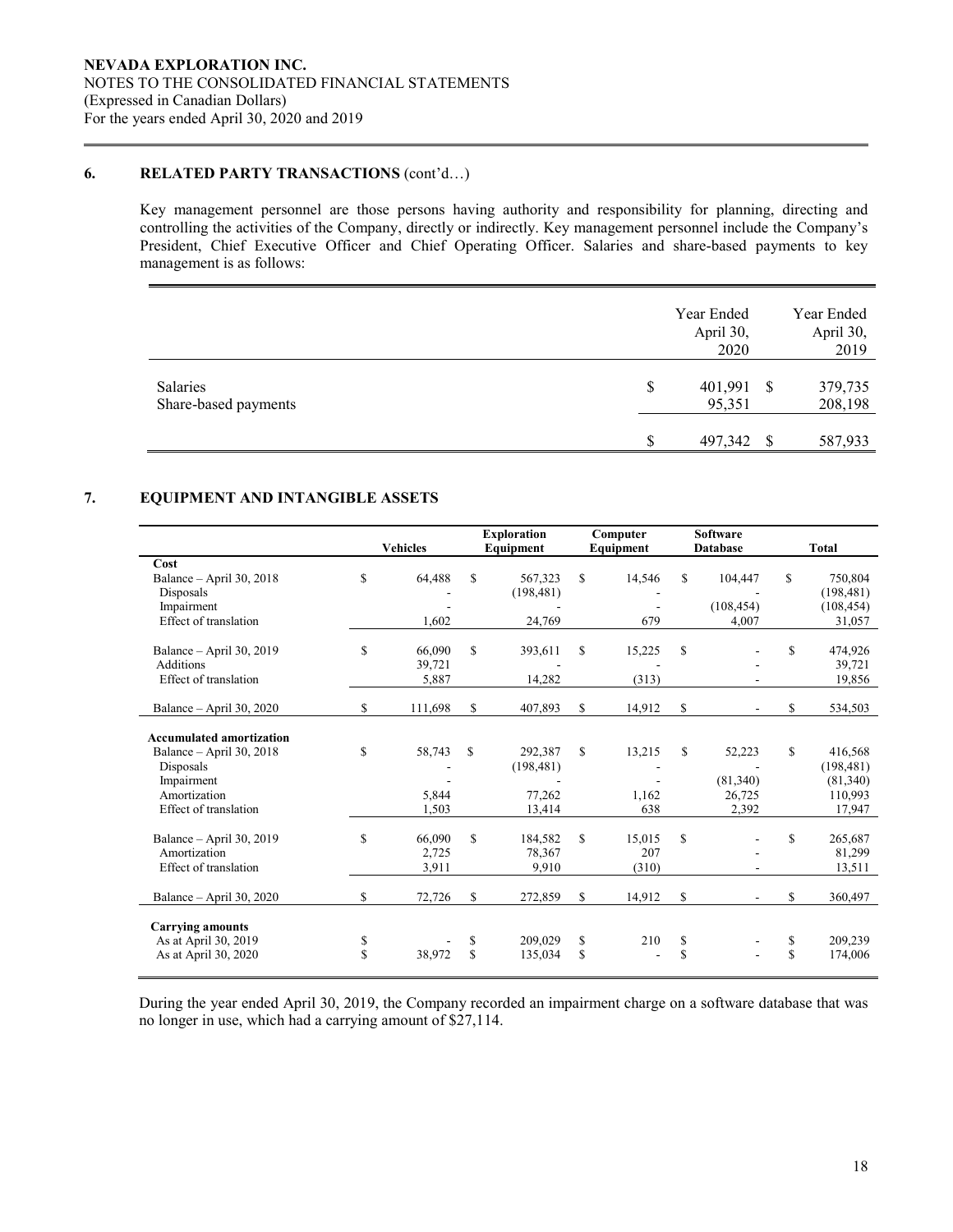### **8. RESOURCE PROPERTIES**

| Resource properties expenditures for the year ended<br>April 30, |   | 2020                                     | 2019                                    |
|------------------------------------------------------------------|---|------------------------------------------|-----------------------------------------|
| South Grass Valley<br>Grass Valley<br>Kelly Creek<br>Other       | S | 3,102,783<br>100,951<br>155,970<br>1,439 | 2,109,448<br>93,664<br>231,187<br>1,335 |
|                                                                  |   | 3,361,143                                | 2,435,634                               |

# **South Grass Valley (SGV)**

As at April 30, 2020, the Company's South Grass Valley Project consists of unpatented mining claims held directly by the Company.

### **Grass Valley Project (GV)**

As at April 30, 2020, the Company's Grass Valley Project consists of unpatented mining claims held directly by the Company.

### **Kelly Creek (KC)**

The Company has combined its former Hot Pot Project into its Kelly Creek Project, the combination of which is now together referred to as the Kelly Creek Project.

As of April 30, 2020 the Company's Kelly Creek Project consists of:

- unpatented mining claims held directly by the Company;
- unpatented mining claims leased by the Company from Genesis Gold Corporation (Genesis") through a Mining Lease and Option to Purchase Agreement (the "Genesis Agreement); and
- private land leased by the Company under a Mining Lease Agreement (the "Hot Pot Lease").

The Company entered into the Genesis Agreement on October 1, 2009 and as amended on December 29, 2014, August 25, 2015 and July 25, 2019, to acquire a 100% interest in the Genesis's Hot Pot claims. Under the Genesis Agreement, the Company is the Operator and has the option to purchase 100% of the Genesis claims for 100,000 common shares (issued) and USD\$1,500,000, subject to a 1.5% Net Smelter Return Royalty ("Royalty"), and the following advance royalty payments which have been paid on time:

| $1st$ anniversary (October 1, 2010)                                | 5,000 USD  | (paid)             |
|--------------------------------------------------------------------|------------|--------------------|
| $2nd$ anniversary (October 1, 2011)                                | 10,000 USD | (paid)             |
| $3rd$ anniversary (October 1, 2012)                                | 10,000 USD | (paid)             |
| $4th$ anniversary (October 1, 2013)                                | 10,000 USD | (paid)             |
| $5th$ to 8th anniversary (October 1, 2014 to October 1, 2017)      | 10,000 USD | $(i)$ & $ii)$      |
| $9th$ anniversary (October 1, 2018)                                | 50,000 USD | (paid)             |
| 10 <sup>th</sup> anniversary (October 1, 2019)                     | Nil        | $\overline{111}$   |
| $11th$ to $13th$ anniversaries (October 1, 2020 – October 1, 2022) | 20,000 USD | $\overline{111}$ ) |
| $14th$ and subsequent anniversaries (October 1, 2023)              | 50,000 USD |                    |
|                                                                    |            |                    |

- i) During the year ended April 30, 2015, the Company issued 80,000 Common shares, plus agreed to pay \$10,000 USD to satisfy the October 1, 2014 payment (paid).
- ii) On August 25, 2015, the Company and Genesis agreed to amend the terms of the Genesis Agreement to reduce the annual payments due on October 1, 2015 (paid); October 1, 2016 (paid); and October 1, 2017 (paid), from \$50,000 USD to \$10,000 USD, subject to each party's rights under the Genesis Agreement.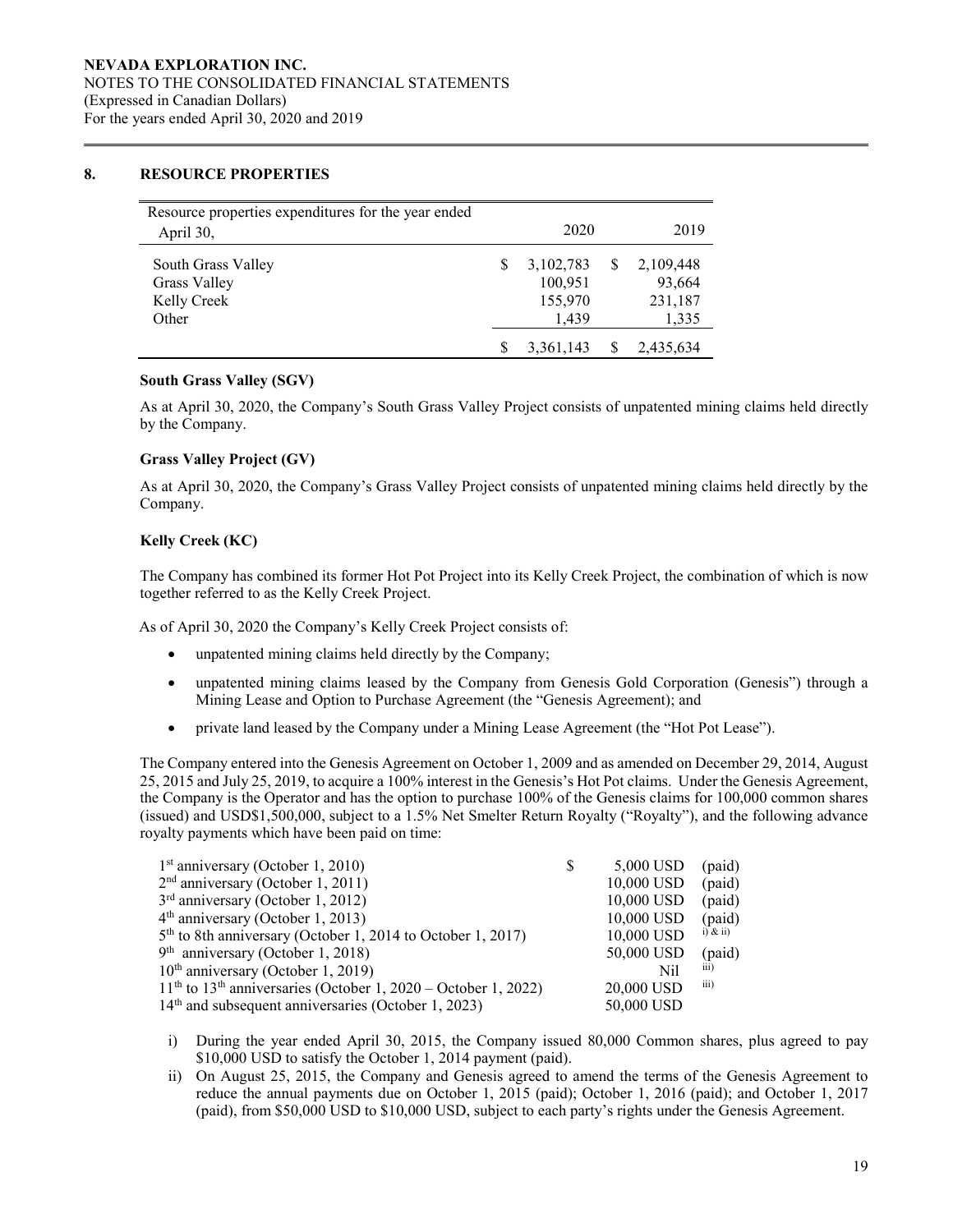### **8. RESOURCE PROPERTIES** (cont'd…)

### **Kelly Creek (KC)** (cont'd…)

iii) On July 25, 2019, the Company and Genesis agreed to amend the terms of the Genesis Agreement to reduce the annual payment due on October 1, 2019 from \$50,000 USD to \$Nil. Additionally, the annual payments due October 1, 2020 to October 1, 2022 have been reduced from \$50,000 USD to \$20,000 USD, whereby the Company may elect to deliver up to half of this payment in common shares of the Company.

The Company entered into the Hot Pot Lease on September 16, 2004, for an initial term of 10 years, as amended on September 2, 2011, February 25, 2016 and February 16, 2017. Any mineral production on the project is subject to a 3% Net Smelter Return Royalty (the "NSR") to the property owner, subject to the Company's right to reduce the Royalty from 3% to 2% for \$2,000,000 USD. Under the February 25, 2016, amendment, the term of the Hot Pot Lease was extended to 20 years, until September 16, 2024. Under the February 16, 2017, amendment, additional lands were added to the Hot Pot Lease, subject to the following payments:

| - \$         |            |                                                                                     |
|--------------|------------|-------------------------------------------------------------------------------------|
|              |            |                                                                                     |
| <sup>S</sup> |            |                                                                                     |
| S            |            |                                                                                     |
| S.           | 30,000 USD |                                                                                     |
|              |            | $5,000$ USD (paid)<br>$25,000$ USD (paid)<br>30,000 USD (paid)<br>30,000 USD (paid) |

Subsequent to year end, the Company entered into an Exploration and Option to Enter Joint Venture Agreement with Austin Gold Corp. for an earn in and joint venture agreement on the Kelly Creek Project. See Note 17.

The majority of the Company's mineral interests at Kelly Creek are subject to a 1.25% NSR to Royal Gold, Inc.

# **9. DEPOSITS AND BONDS**

|                                                                              | April 30,<br>2020      |    | April 30,<br>2019 |
|------------------------------------------------------------------------------|------------------------|----|-------------------|
| Security deposits <sup>(1)</sup><br>Reclamation bond deposits <sup>(2)</sup> | \$<br>28,750<br>69,564 | -S | 28,750<br>46,981  |
| $\sim$                                                                       | 98,314                 | -8 | 75,731            |

<sup>(1)</sup> Security deposits consisted of \$28,750 guaranteed investment certificate ("GIC") and bearing interest at prime less 2% to a minimum of 0%. The GIC was used to secure the credit limit on a credit card.

(2) Reclamation bond deposits are required by the U.S. Bureau of Land Management ("BLM") to ensure that any reclamation and clean-up work required on the Company's properties will be completed to the satisfaction of the BLM.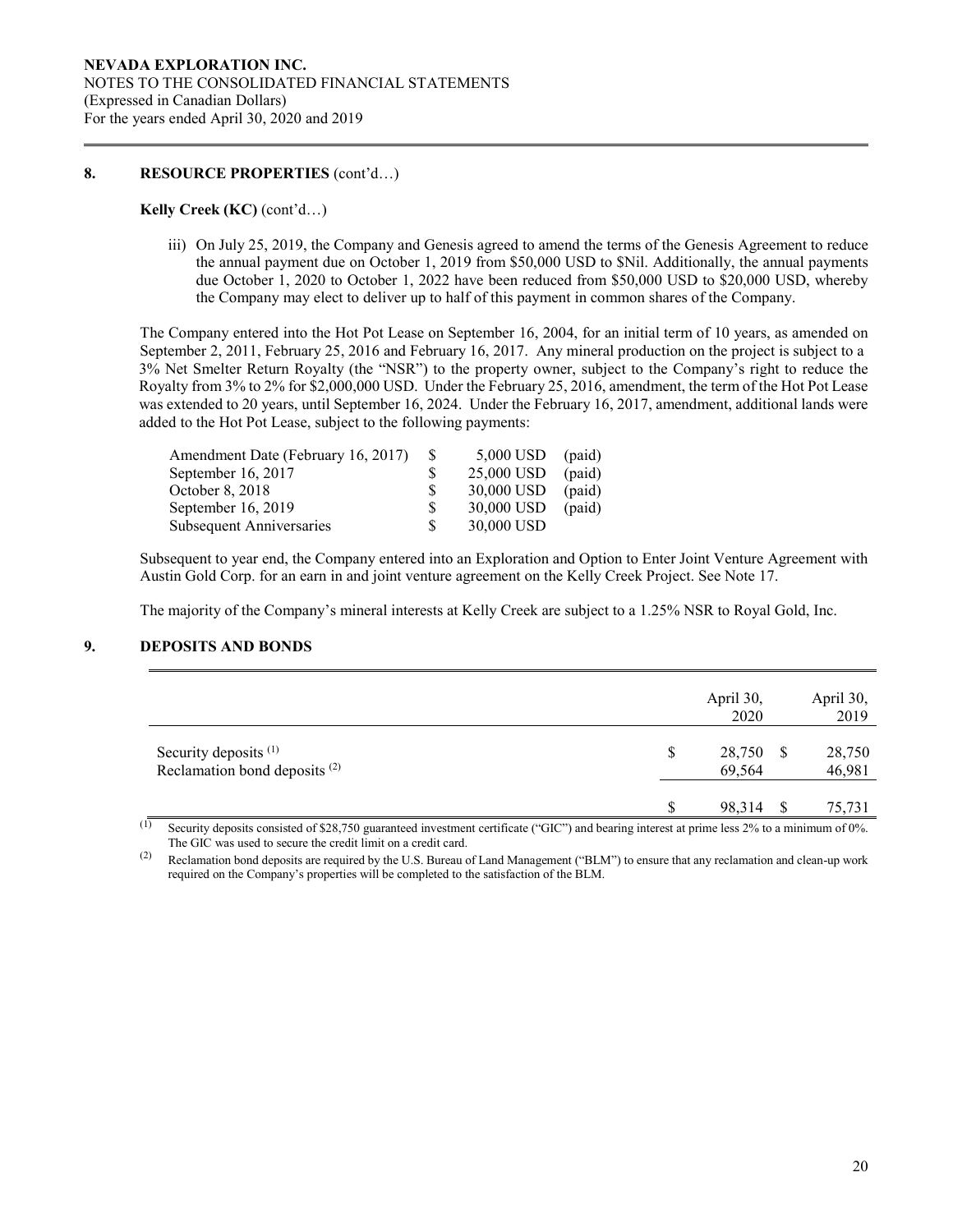### **10. ACCOUNTS PAYABLE AND ACCRUED LIABILITIES**

Accounts payable and accrued liabilities for the Company are as follows:

|                                                                          | April 30,<br>2020                |              | April 30,<br>2019          |
|--------------------------------------------------------------------------|----------------------------------|--------------|----------------------------|
| Trade payables<br>Due to related parties (Note 6)<br>Accrued liabilities | 238,593<br>S<br>52,336<br>25,000 | <sup>S</sup> | 44,740<br>46,200<br>25,000 |
| Total                                                                    | S<br>315,929                     | £.           | 115,940                    |

# **11. CAPITAL STOCK**

### a) Authorized share capital:

As at April 30, 2020, the authorized share capital of the Company was: Unlimited number of common shares without par value; Unlimited number of preferred shares without par value; and All issued shares are fully paid

### b) Issued share capital:

During the year ended April 30, 2020, the Company:

- Issued 30,000 common shares as a result of warrants exercised for gross proceeds of \$9,000.
- Completed a private placement on February 26, 2020 of 4,931,819 units at a price of \$0.22 per unit, for total gross proceeds of \$1,085,000. Each unit consists of one common share and one-half common share purchase warrant. Each whole warrant entitles the holder to acquire an additional common share of the Company at an exercise price of \$0.40 per common share for 24 months. If the closing price of the common shares of the Company quoted on the TSX Venture Exchange is greater than \$0.70 for 10 consecutive trading days, the Company may accelerate the expiry date of the Warrants to the 30th day after the date on which the Company gives notice to the Warrant holders of such acceleration. All securities are subject to a four month plus one day hold period expiring June 27, 2020.
- In connection with the offering, the Company paid finders' fees totalling 108,500 Units, \$17,934 in cash, and 40,758 finder's warrants with the same terms as the warrants described above. The finder's units granted were estimated to have a fair value of \$23,870. The finder's warrants granted were estimated to have a fair value of \$5,000. The 40,758 finder's warrants separately issued were estimated to have a fair value of \$6,370. All finder's fees were accounted for as share issuance costs.
- Completed a private placement on January 2, 2020 of 1,850,000 units at a price of \$0.20 per unit, for total gross proceeds of \$370,000. Each unit consists of one common share and one-half share purchase warrant entitling the holder to purchase one additional common share for a period of 30 months at a price of \$0.50 per share. If the closing price of the common shares of the Company quoted on the TSX Venture Exchange is greater than \$0.90 for 10 consecutive trading days, the Company may accelerate the expiry date of the warrants to the 30<sup>th</sup> day after the date on which the Company gives notice to the warrant holder of such acceleration. All securities issued are subject to a four month plus one day hold period expiring May 3, 2020.
- In connection with the private placement closed on January 2, 2020, the Company paid finders fees totalling 7,000 units on the same terms as the units described above. The finder's units granted were estimated to have a fair value of \$1,400. The finder's warrants granted were estimated to have a fair value of \$287 and were accounted for as a share issuance cost.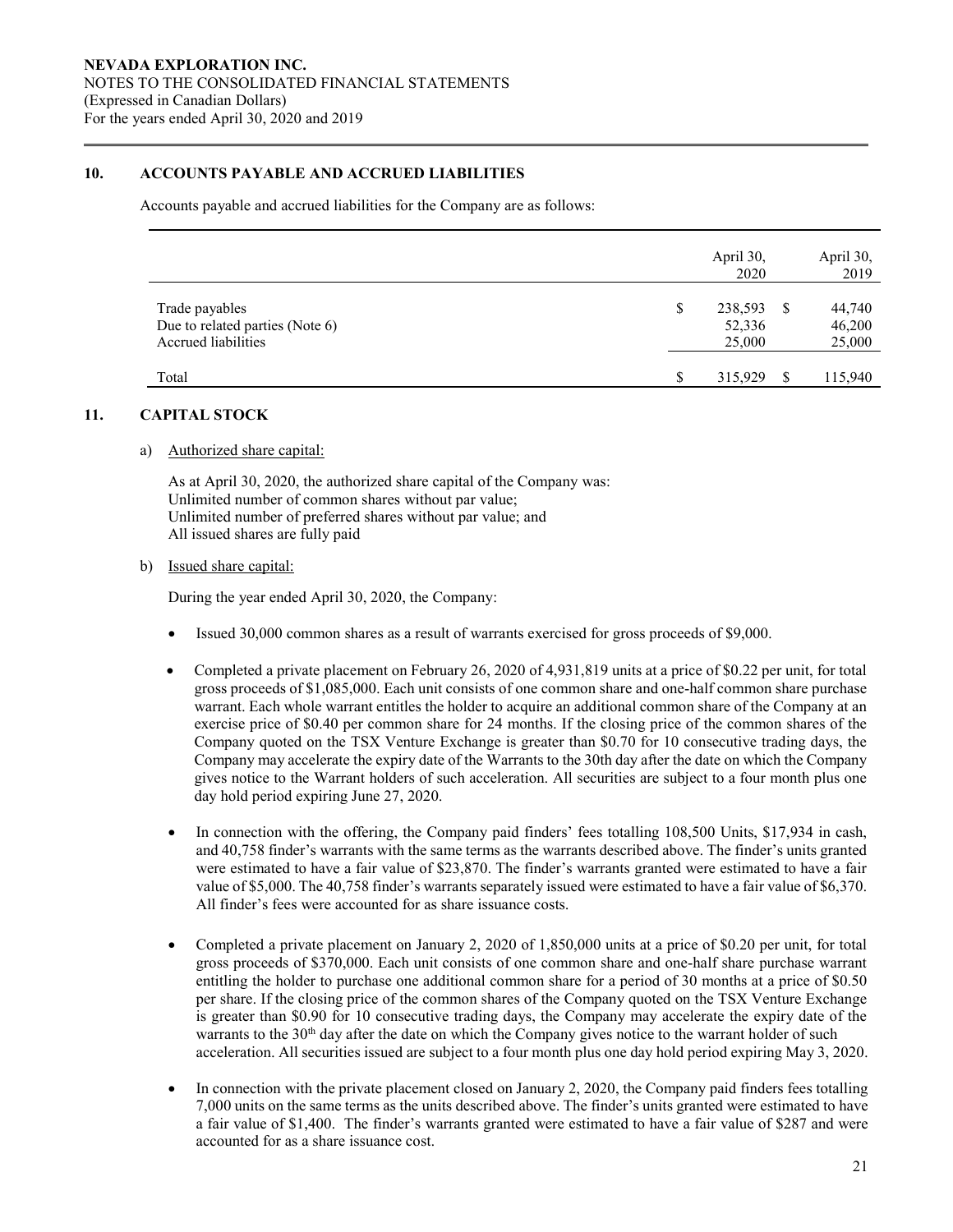- b) Issued share capital (cont'd…)
	- Completed a private placement on December 5, 2019 of 5,625,000 units at a price of \$0.20 per unit, for total gross proceeds of \$1,125,000. Each unit consists of one common share and one-half share purchase warrant entitling the holder to purchase one additional common share for a period of 30 months at a price of \$0.50 per share. If the closing price of the common shares of the Company quoted on the TSX Venture Exchange is greater than \$0.90 for 10 consecutive trading days, the Company may accelerate the expiry date of the warrants to the  $30<sup>th</sup>$  day after the date on which the Company gives notice to the warrant holder of such acceleration. All securities issued are subject to a four month plus one day hold period expiring April 6, 2020.
	- In connection with the private placement closed on December 5, 2019, the Company paid finders fees totalling 216,650 units on the same terms as the units described above. The finder's units granted were estimated to have a fair value of \$43,300. The finder's warrants granted were estimated to have a fair value of \$8,124 and were accounted for as a share issuance cost.
	- Completed a private placement on September 12, 2019 of 1,688,888 units at a price of \$0.225 per unit for gross proceeds of \$380,000. Each unit consists of one common share and one-half share purchase warrant entitling the holder to purchase one additional common share for a period of 30 months at a price of \$0.50 per share. If the closing price of the common shares of the Company quoted on the TSX Venture Exchange is greater than \$0.90 for 10 consecutive trading days, the Company may accelerate the expiry date of the warrants to the 30<sup>th</sup> day after the date on which the Company gives notice to the warrant holder of such acceleration. All securities issued are subject to a four month plus one day hold period expiring January 13, 2020.
	- The Company paid finders fees totalling 85,400 units on the same terms as the units described above. The finder's units granted were estimated to have a fair value of \$19,215. The finder's warrants granted were estimated to have a fair value of \$3,285 and were accounted for as a share issuance cost.

During the year ended April 30, 2019, the Company:

- Issued 4,680,000 common shares as a result of warrants exercised for gross proceeds of \$468,000.
- Completed the first tranche of a private placement on August 29, 2018 of 10,372,000 units at a price of \$0.125 per unit for gross proceeds of \$1,296,500. Each unit consists of one common share and one-half nontransferrable share purchase warrant, with each whole warrant entitling the holder to purchase one additional common share for a period of 30 months at a price of \$0.30 per share. The value allocated in connection to these warrants was \$268,930. If the closing price of the common shares of the Company quoted on the TSX Venture Exchange is greater than \$0.50 for 10 consecutive trading days, the Company may accelerate the expiry date of the warrants to the  $30<sup>th</sup>$  day after the date on which the Company gives notice to the warrant holder of such acceleration. All securities issued are subject to a four month plus one day hold period expiring December 30, 2018.
- In connection with the first tranche completed August 29, 2018, the Company paid finders fees totalling 158,900 units on the same terms as the units described above. The finder's units granted were estimated to have a fair value of \$19,863. The finder's warrants granted were estimated to have a fair value of \$10,396 and were accounted for as a share issuance cost.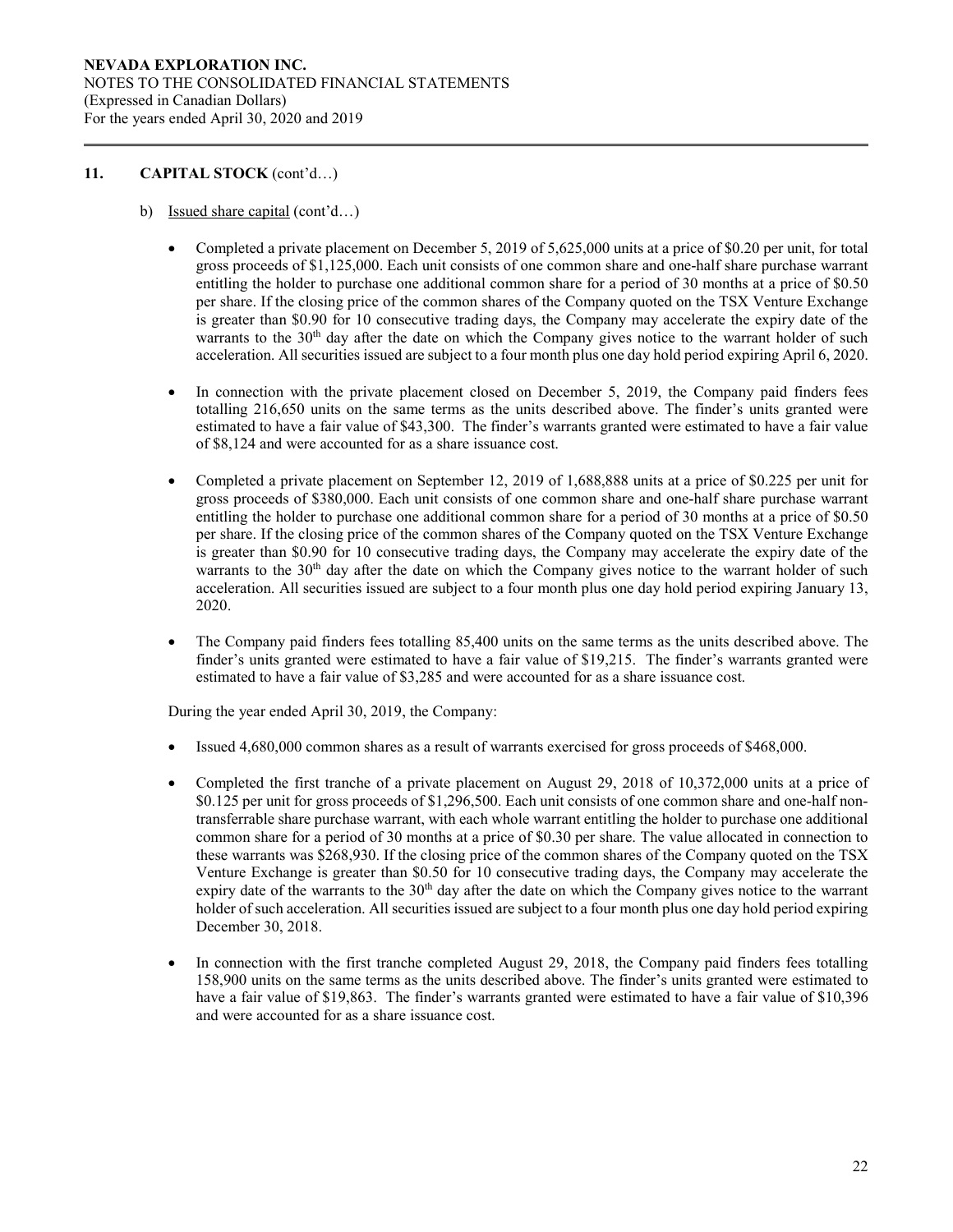- b) Issued share capital (cont'd…)
	- Completed the second and final tranche of a private placement on September 7, 2018 of 5,628,000 units at a price of \$0.125 per unit for gross proceeds of \$703,500. Each unit consists of one common share and onehalf non-transferrable share purchase warrant, with each whole warrant entitling the holder to purchase one additional common share for a period of 30 months at a price of \$0.30 per share. The value allocated in connection to these warrants was \$155,110. If the closing price of the common shares of the Company quoted on the TSX Venture Exchange is greater than \$0.50 for 10 consecutive trading days, the Company may accelerate the expiry date of the warrants to the  $30<sup>th</sup>$  day after the date on which the Company gives notice to the warrant holder of such acceleration. All securities issued as part of the second tranche are subject to a four month plus one day hold period expiring January 8, 2019.
	- In connection with the second tranche completed September 7, 2018, the Company paid finders fees totalling 291,200 units on the same terms as the units described above. The finder's units granted were estimated to have a fair value of \$36,400. The finder's warrants granted were estimated to have a fair value of \$24,709 and were accounted for as a share issuance cost. The Company also paid \$23,296 as a share issuance cost relating to both the first and second tranches.
	- Completed a private placement on January 14, 2019 of 2,632,000 units at a price of \$0.25 per unit for gross proceeds of \$658,000. Each unit consists of one common share and one-half non-transferrable share purchase warrant, with each whole warrant entitling the holder to purchase one additional common share for a period of 30 months at a price of \$0.45 per share. The value allocated in connection to these warrants was \$126,450. If the closing price of the common shares of the Company quoted on the TSX Venture Exchange is greater than \$0.80 for 10 consecutive trading days, the Company may accelerate the expiry date of the warrants to the 30<sup>th</sup> day after the date on which the Company gives notice to the warrant holder of such acceleration. All securities issued are subject to a four month plus one day hold period expiring May 15, 2019.
	- In connection with the private placement completed January 14, 2019, the Company paid finders fees totalling 71,890 units on the same terms as the units described above. The finder's units granted were estimated to have a fair value of \$17,973. The finder's warrants granted were estimated to have a fair value of \$4,874 and were accounted for as a share issuance cost. The Company also paid \$8,284 as a share issuance cost.
	- Completed a private placement on April 10, 2019 of 7,752,645 units at a price of \$0.275 per unit for gross proceeds of \$2,131,977. Each unit consists of one common share and one-half non-transferrable share purchase warrant, with each whole warrant entitling the holder to purchase one additional common share for a period of 30 months at a price of \$0.50 per share. The value allocated in connection to these warrants was \$403,500. If the closing price of the common shares of the Company quoted on the TSX Venture Exchange is greater than \$0.90 for 10 consecutive trading days, the Company may accelerate the expiry date of the warrants to the  $30<sup>th</sup>$  day after the date on which the Company gives notice to the warrant holder of such acceleration. All securities issued are subject to a four month plus one day hold period expiring August 11, 2019.
	- In connection with the private placement completed April 10, 2019, the Company paid finders fees totalling 320,856 units on the same terms as the units described above. The finder's units granted were estimated to have a fair value of \$88,235. The finder's warrants granted were estimated to have a fair value of \$21,720 and were accounted for as a share issuance cost. The Company also paid \$18,064 as a share issuance cost.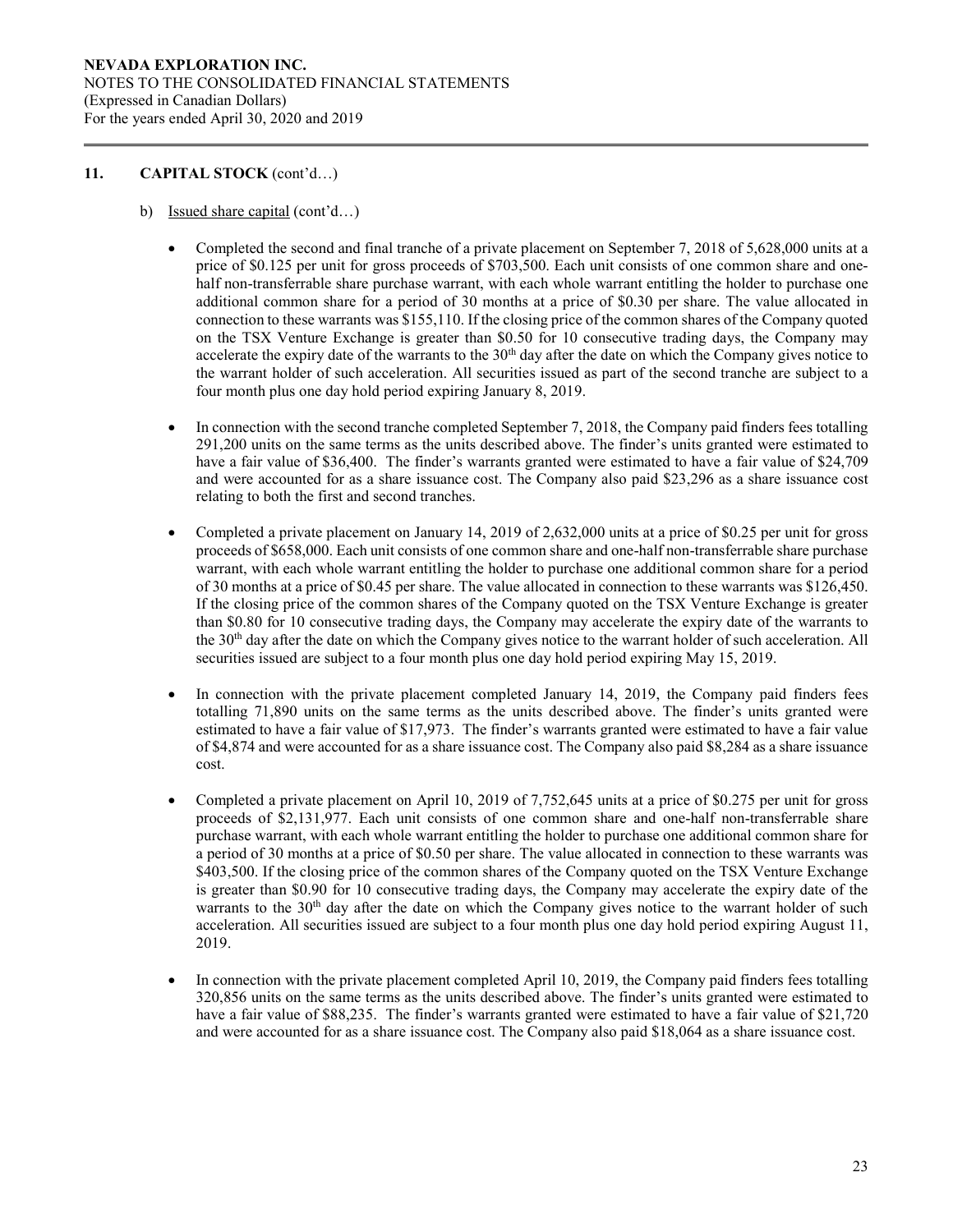#### c) Options

The Company has a stock option plan under which it is authorized to grant options to executive officers and directors, employees and consultants enabling them to acquire up to 10% of the issued and outstanding common stock of the Company. Under the plan, the exercise price of each option equals the market price, minimum price or a discounted price of the Company's stock as calculated on the date of grant. The options can be granted for a maximum term of ten years.

In the absence of a reliable measurement of the services received from the consultants, the following stock option grants have been measured at the fair value of the stock options granted.

On May 30, 2019, the Company granted 150,000 stock options to consultants of the Company. The options are exercisable at \$0.23 per share for a period of ten years from the date of grant, expiring May 30, 2029. The options are valued at \$32,950 and the vested value recorded during the year ended April 30, 2020 is \$16,042.

On November 1, 2019, the Company granted 300,000 stock options to consultants of the Company. The options are exercisable at \$0.18 per share for a period of ten years from the date of grant, expiring October 31, 2029. The options are valued at \$53,443 and the vested value recorded during the year ended April 30, 2020 is \$35,260.

During the year ended April 30, 2019, the Company granted the following share purchase options:

On July 4, 2018, the Company granted 300,000 stock options to a consultant of the Company. The options are exercisable at \$0.15 per share for a period of ten years from the date of grant. These options vested upon grant. The total value recorded for these options is \$44,900.

On October 1, 2018, the Company granted 2,555,000 stock options to certain directors, officers, employees, and consultants of the Company. The options have an exercise price of \$0.26 per share for a period of ten years from the date of grant. One third of the options vest upon grant, one third after one year, and one third two years after the grant date. The options are valued at \$600,109, and the vested value recorded during the year ended April 30, 2020 is \$183,175.

On October 26, 2018, the Company granted 150,000 stock options to a corporation of which the Chief Financial Officer is an employee. The options have an exercise price of \$0.35 per share for a period of ten years from the date of grant. One third of the options vest immediately, one third after one year, and one third two years after the grant date. The options are valued at \$51,406, and the vested value recorded during the year ended April 30, 2020 is \$16,874.

On February 21, 2019, the Company granted 250,000 options to a consultant of the Company. The options have an exercise price of \$0.30 per share for a period of ten years from the grant date. One third of the options vest upon grant, one third after six months, and one third one year after the grant date. The options are valued at \$73,551, and the vested value recorded during the year ended April 30, 2020 is \$35,142.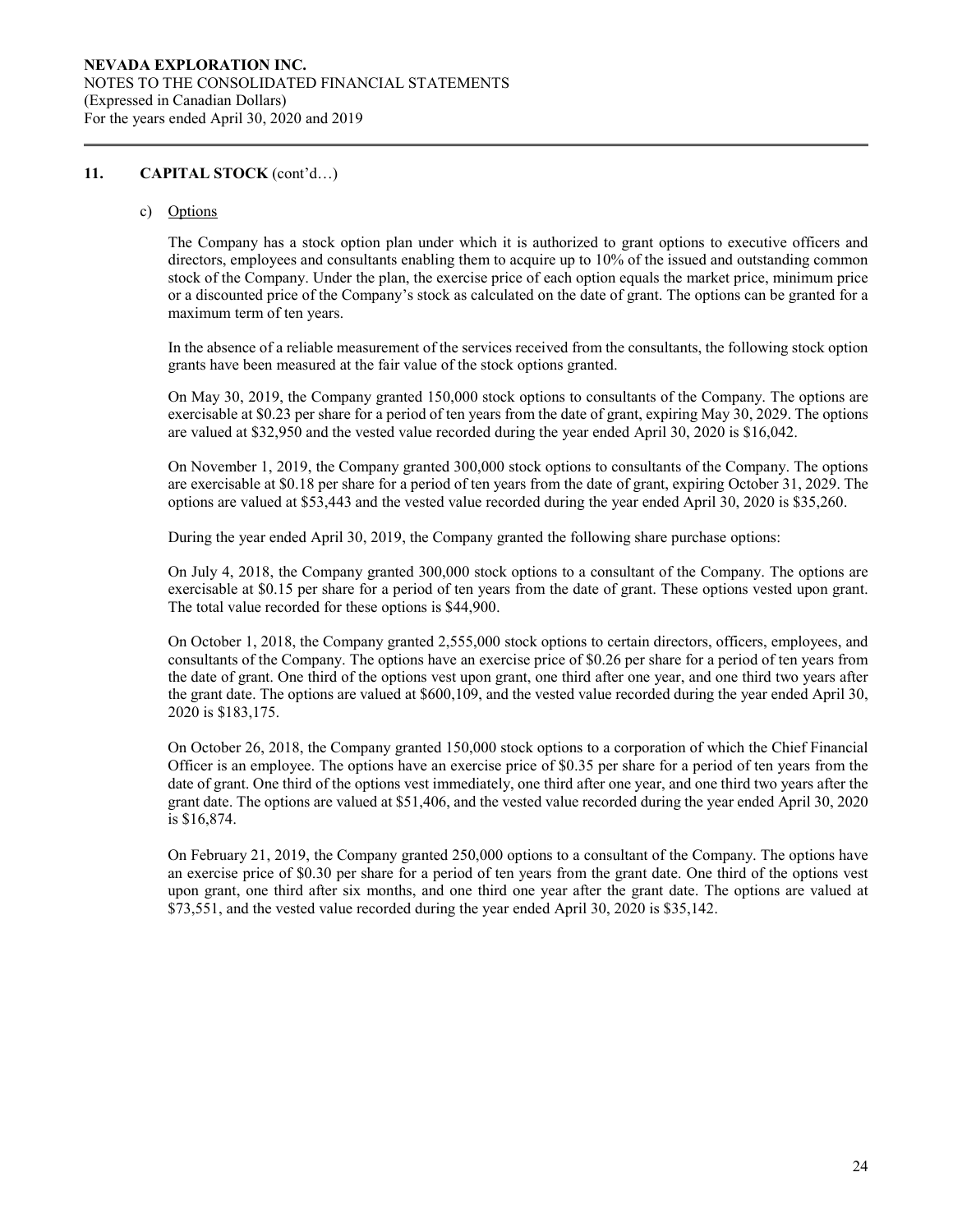### c) Options (cont'd…)

A continuity of share purchase options for the year April 30, 2020 is as follows:

| Expiry date                     | Exercise<br>price | April 30,<br>2019 | Granted    |   | Expired/<br>Forfeited |   | April 30,<br>2020 |   | Exercisable |
|---------------------------------|-------------------|-------------------|------------|---|-----------------------|---|-------------------|---|-------------|
| October 19, 2020                | 0.185             | 1.625,000         |            |   |                       |   | 1,625,000         |   | 1,625,000   |
| December 31, 2020               | 0.315             | 125,000           |            |   |                       |   | 125,000           |   | 125,000     |
| August 3, 2026                  | 0.47              | 1.720,000         |            |   | (250,000)             |   | 1,470,000         |   | 1,470,000   |
| November 27, 2027               | 0.40              | 350,000           |            |   |                       |   | 350,000           |   | 350,000     |
| July 4, 2028                    | 0.15              | 300,000           |            |   |                       |   | 300,000           |   | 300,000     |
| October 1, 2028                 | 0.26              | 2,555,000         |            |   |                       |   | 2,555,000         |   | 1,703,333   |
| October 26, 2028                | 0.35              | 150,000           |            |   |                       |   | 150,000           |   | 100,000     |
| February 21, 2029               | 0.30              | 250,000           |            |   |                       |   | 250,000           |   | 166,667     |
| May 30, 2029                    | 0.23              | ۰                 | 150,000    |   | (66, 667)             |   | 83.333            |   | 50,000      |
| October 31, 2029                | 0.18              | ۰                 | 300,000    |   | (50,000)              |   | 250,000           |   | 150,000     |
| Total                           |                   | 7,075,000         | 450,000    |   | (366, 667)            |   | 7,158,333         |   | 6,040,000   |
| Weighted average exercise price |                   | \$<br>0.30        | \$<br>0.23 | S | 0.39                  | S | 0.29              | S | 0.30        |

A continuity of share purchase options for the year April 30, 2019 is as follows:

| Expiry date                     | Exercise<br>price | April 30,<br>2018 | Granted   |   | Expired/<br>Forfeited    | April 30,<br>2019 | Exercisable |
|---------------------------------|-------------------|-------------------|-----------|---|--------------------------|-------------------|-------------|
| March 2, 2019                   | 1.00              | 280,000           |           |   | (280,000)                |                   |             |
| October 19, 2020                | 0.185             | 1,625,000         |           |   |                          | 1,625,000         | 1,625,000   |
| December 31, 2020               | 0.315             | 125,000           |           |   |                          | 125,000           | 125,000     |
| April 20, 2021                  | 0.37              | 100,000           |           |   | (100,000)                |                   |             |
| August 3, 2026                  | 0.47              | 2.120,000         |           |   | (400,000)                | 1,720,000         | 1,720,000   |
| November 27, 2027               | 0.40              | 350,000           |           |   |                          | 350,000           | 233,334     |
| July 4, 2028                    | 0.15              |                   | 300,000   |   |                          | 300,000           | 300,000     |
| October 1, 2028                 | 0.26              |                   | 2.555,000 |   |                          | 2,555,000         | 851,667     |
| October 26, 2028                | 0.35              | ۰.                | 150,000   |   | $\overline{\phantom{a}}$ | 150,000           | 50,000      |
| February 21, 2029               | 0.30              |                   | 250,000   |   |                          | 250,000           | 83,333      |
| Total                           |                   | 4,600,000         | 3,255,000 |   | (780,000)                | 7,075,000         | 4,988,334   |
| Weighted average exercise price |                   | 0.39              | 0.26      | S | 0.65                     | 0.30              | 0.31        |

The following weighted average inputs and assumptions were used for the Black-Scholes valuation of the options granted.

|                                                      | April 30,<br>2020 | April 30,<br>2019 |
|------------------------------------------------------|-------------------|-------------------|
| Share price<br>Risk-free interest rate               | \$0.20<br>1.47%   | \$0.24<br>2.41%   |
| Expected life of options                             | 9.33 years        | $9.13$ years      |
| Annualized volatility based on historical volatility | 147.17%           | 157.79%           |
| Forfeiture rate                                      | $0.00\%$          | $0.00\%$          |
| Dividend rate                                        | $0.00\%$          | $0.00\%$          |
| Fair value per options                               | \$0.19            | \$0.24            |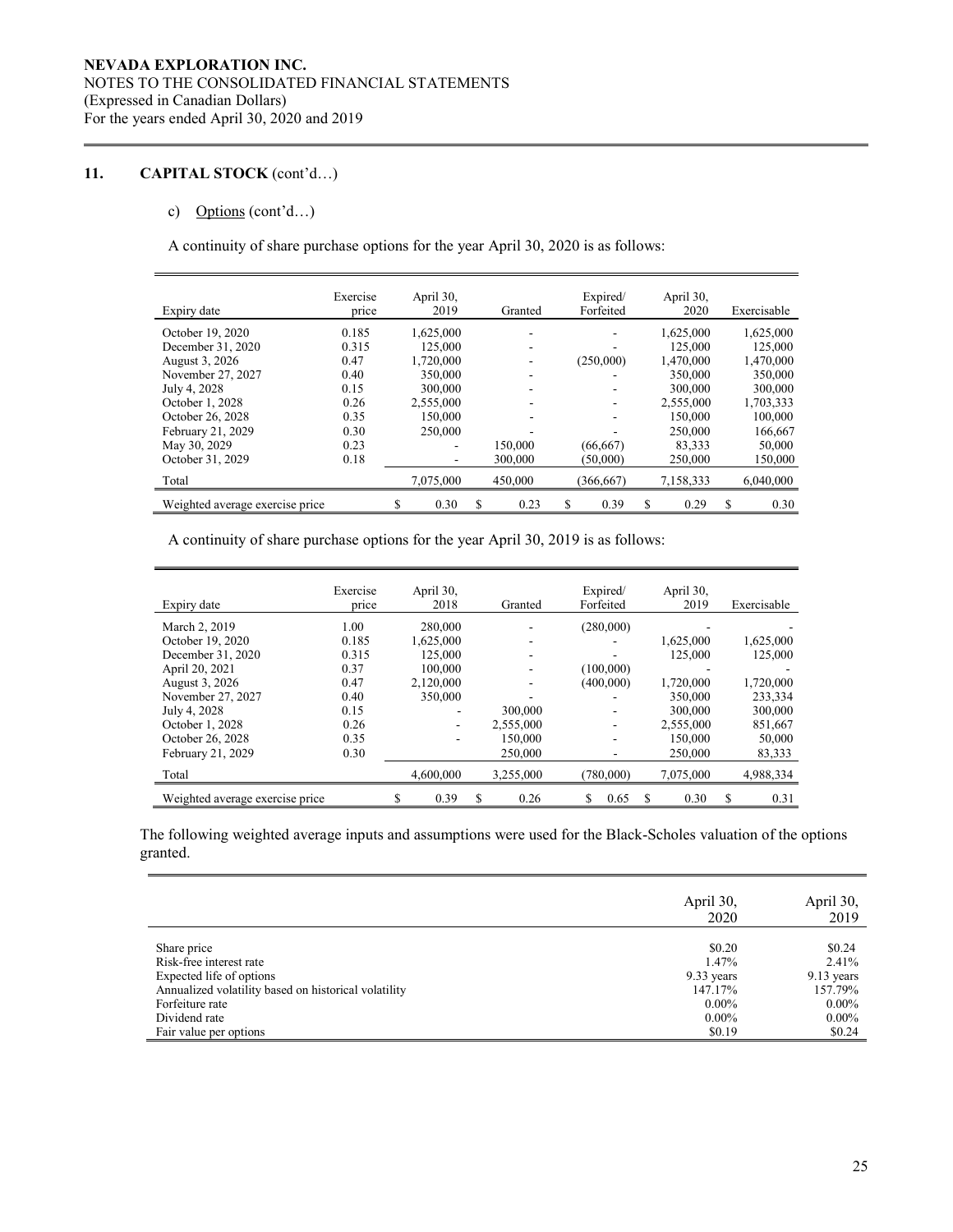#### d) Warrants

During the period ended April 30, 2020, the Company had 30,000 common share purchase warrants exercised and issued a total of 7,297,386 common share purchase warrants in connection to private placements and associated finders fee units.

During the year ended April 30, 2019, the Company had a total of 4,680,000 common share purchase warrants exercised, 6,143,633 expired, and issued a total of 13,613,745 common share purchase warrants in connection to private placements and associated finders fee units.

A continuity of share purchase warrants for the year ended April 30, 2020 is as follows:

| Expiry date                     |   | Exercise<br>Price | April 30,<br>2019        | Issued                   |   | Exercised |   | Expired/<br>Forfeited | April 30,  | 2020      |    | Exercisable |
|---------------------------------|---|-------------------|--------------------------|--------------------------|---|-----------|---|-----------------------|------------|-----------|----|-------------|
| February 28, 2021               | S | 0.30              | 5,265,450                | ۰                        |   | (30,000)  |   |                       |            | 5,235,450 |    | 5,235,450   |
| March 7, 2021                   |   | 0.30              | 2.959,600                | ۰.                       |   |           |   |                       |            | 2.959,600 |    | 2,959,600   |
| July 14, 2021                   |   | 0.45              | 1.351.945                | ۰                        |   | ۰         |   | ۰                     |            | 1.351.945 |    | 1,351,945   |
| October 10, 2021                |   | 0.50              | 4.036.750                | ۰.                       |   |           |   |                       |            | 4,036,750 |    | 4,036,750   |
| March 11, 2022                  |   | 0.50              | $\overline{\phantom{a}}$ | 887.144 <sup>a</sup>     |   |           |   |                       |            | 887.144   |    | 887.144     |
| June 4, 2022                    |   | 0.50              | $\sim$                   | $2.920.825$ <sup>a</sup> |   |           |   | ۰                     |            | 2.920.825 |    | 2,920,825   |
| July 1, 2022                    |   | 0.50              | $\overline{\phantom{0}}$ | 928.500 <sup>a</sup>     |   | ۰         |   | ۰                     |            | 928,500   |    | 928,500     |
| Feb 25, 2022                    |   | 0.40              | $\overline{\phantom{a}}$ | 2,560,917 <sup>a</sup>   |   |           |   |                       |            | 2,560,917 |    | 2,560,917   |
| Total                           |   |                   | 13,613,745               | 7,297,386                |   | (30,000)  |   |                       | 20,881,131 |           |    | 20,881,131  |
| Weighted average exercise price |   |                   | 0.37                     | 0.46                     | S | 0.30      | S |                       | S          | 0.41      | -S | 0.41        |

a) Warrants granted are subject to the acceleration features discussed in Note 11(a).

b) The weighted average share price on the date of exercise was \$0.34.

A continuity of share purchase warrants for the year ended April 30, 2019 is as follows:

| Expiry date                            | Exercise<br>Price |              | April 30,<br>2018        | Issued                                           | Exercised                | Expired/<br>Forfeited   | April 30,<br>2019      | Exercisable            |
|----------------------------------------|-------------------|--------------|--------------------------|--------------------------------------------------|--------------------------|-------------------------|------------------------|------------------------|
| August 28, 2018<br>September 23, 2018  | S                 | 0.10<br>0.10 | 5,209,150<br>700,000     |                                                  | (4,220,000)<br>(460,000) | (989, 150)<br>(240,000) |                        |                        |
| November 27, 2018                      |                   | 0.65         | 2,921,250                |                                                  |                          | (2,921,250)             |                        |                        |
| February 17, 2019<br>February 28, 2021 |                   | 0.60<br>0.30 | 1.993.233<br>۰           | $5,265,450$ <sup>a</sup>                         | ۰                        | (1,993,233)             | 5,265,450              | 5,265,450              |
| March 7, 2021<br>July 14, 2021         |                   | 0.30<br>0.45 |                          | $2.959.600^{\text{a}}$<br>1,351,945 <sup>a</sup> |                          |                         | 2.959,600<br>1.351.945 | 2.959,600<br>1,351,945 |
| October 10, 2021                       |                   | 0.50         | $\overline{\phantom{a}}$ | 4.036.750 <sup>a</sup>                           |                          |                         | 4,036,750              | 4,036,750              |
| Total                                  |                   |              | 10,823,633               | 13,613,745                                       | (4,680,000)              | (6, 143, 633)           | 13,613,745             | 13,613,745             |
| Weighted average exercise price        |                   |              | 0.34                     | 0.37                                             | 0.10 <sup>b</sup>        | S<br>0.52               | 0.37<br>\$             | 0.37                   |

a) Warrants granted are subject to the acceleration features discussed in Note 11(a).<br>b) The weighted average share price on the date of exercise was \$0.24.

The weighted average share price on the date of exercise was \$0.24.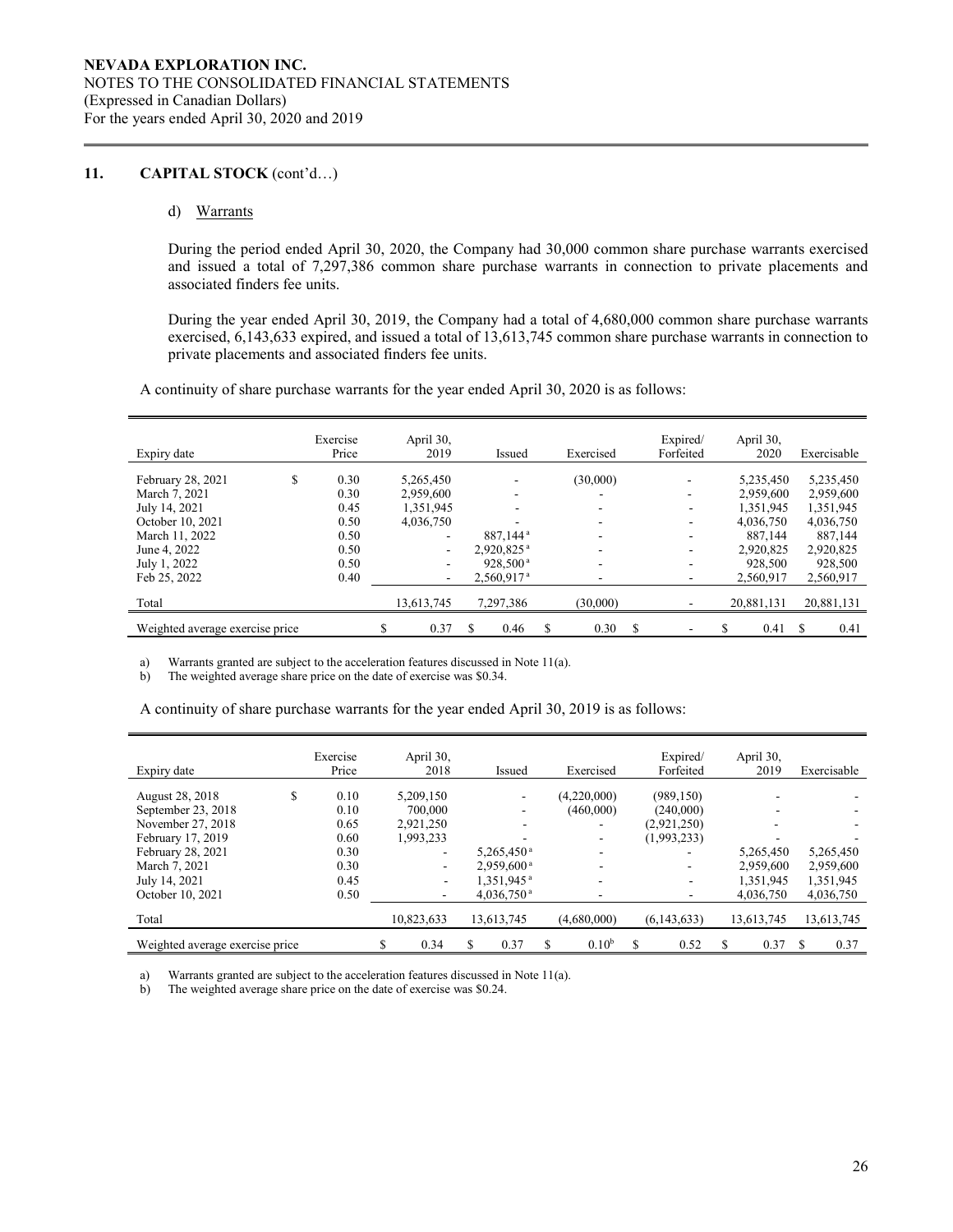### d) Warrants (cont'd…)

The following weighted average inputs and assumptions were used for the Black-Scholes valuation of the warrants granted.

|                     | 2019                         |
|---------------------|------------------------------|
| \$0.28<br>1.54%     | \$0.28<br>1.95%<br>2.5 years |
| 108.88%<br>$0.00\%$ | 97.97%<br>$0.00\%$<br>\$0.14 |
|                     | 2.34 years<br>\$0.14         |

# **12. SEGMENTED INFORMATION**

The Company operates in one industry segment, being the acquisition, exploration, and development of resource properties. Geographic information is as follows:

|                                             | April 30,<br>2020               |              | April 30,<br>2019               |  |
|---------------------------------------------|---------------------------------|--------------|---------------------------------|--|
| Current assets:                             |                                 |              |                                 |  |
| <b>United States</b>                        | \$<br>105,265                   | $\mathbb{S}$ | 110,925                         |  |
| Canada                                      | 70,924                          |              | 1,770,990                       |  |
|                                             | \$<br>176,189                   | \$           | 1,881,915                       |  |
| Non-current assets:<br><b>United States</b> |                                 |              |                                 |  |
| Equipment and intangible assets             | \$<br>174,006                   | \$           | 209,239                         |  |
| Deposits and bonds<br>Canada                | 69,564                          |              | 46,981                          |  |
| Deposits and bonds                          | 28,750                          |              | 28,750                          |  |
|                                             | \$<br>272,320                   | \$           | 284,970                         |  |
|                                             |                                 |              |                                 |  |
|                                             | Year Ended<br>April 30,<br>2020 |              | Year Ended<br>April 30,<br>2019 |  |
|                                             |                                 |              |                                 |  |
| Income:<br><b>United States</b>             |                                 |              |                                 |  |
| Net consulting income                       | \$                              | \$           | 8,990                           |  |
| Expenses:                                   |                                 |              |                                 |  |
| <b>United States</b>                        |                                 |              |                                 |  |
| Exploration and evaluation expenditures     | 3,361,143                       |              | 2,435,634                       |  |
| Other expenses                              | 680,248                         |              | 717,406                         |  |
| Canada<br>Other expenses                    | 1,094,029                       |              | 1,189,944                       |  |
|                                             |                                 |              |                                 |  |
| Net loss                                    | \$<br>(5, 135, 420)             | <sup>S</sup> | (4,333,994)                     |  |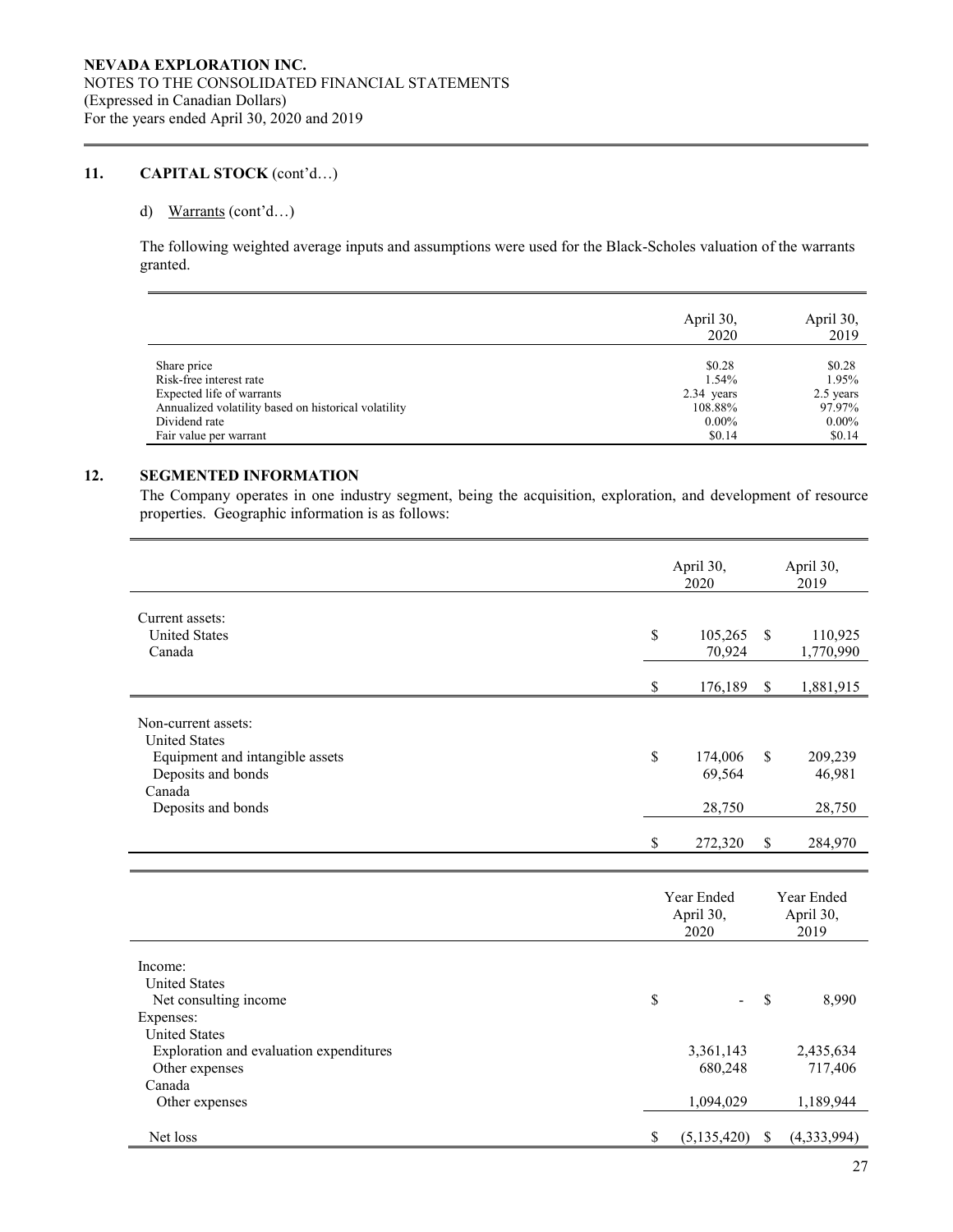# **13. COMMITMENTS**

As April 30, 2020, the Company has total office lease commitments of \$47,187 as follows:

- a) Total office lease payments of \$26,273 ending December 31, 2020.
- b) Total office lease payments of \$20,914 ending February 28, 2021.

# **14. FINANCIAL RISK MANAGEMENT**

#### **Fair value**

Financial instruments measured at fair value are classified into one of three levels in the fair value hierarchy according to the relative reliability of the inputs used to estimate the fair values. The three levels of the fair value hierarchy are:

- Level 1 Unadjusted quoted prices in active markets for identical assets or liabilities;
- Level 2 Inputs other than quoted prices that are observable for the asset or liability either directly or indirectly; and Level 3 – Inputs that are not based on observable market data.

Short term investments are measured at level 1 of the fair value hierarchy. The fair value of short term investments is measured at the market price of the common shares held at the measurement date. The carrying value of cash and cash equivalents, other receivables, deposits and bonds, and accounts payable and accrued liabilities approximate their fair value because of the short-term nature of these instruments.

The fair value of long-term deposits and bonds is measured at amortized cost and the carrying value approximates it fair value.

#### **Financial risk factors**

The Company's risk exposures and the impact on the Company's financial instruments are summarized below:

# *Credit risk*

Credit risk is the risk of loss associated with a counterparty's inability to fulfill its payment obligations. The Company's credit risk is primarily attributable to cash and cash equivalents and deposits and bonds. Management believes that the credit risk concentration with respect to cash and cash equivalents, deposits and bonds is remote as it maintains accounts with highly-rated financial institutions.

Accounts receivable as of April 30, 2020 of \$109,163 (2019 - \$25,423) are in good standing. Management believes that the credit risk concentration with respect to financial instruments included in accounts receivable is minimal.

# *Liquidity risk*

Liquidity risk is the risk that the Company will not be able to meet its financial obligations as they fall due. The Company manages liquidity risk through the management of its capital structure and financial leverage. It also manages liquidity risk by continuously monitoring actual and projected cash flows. The Board of Directors reviews and approves the Company's operating and capital budgets, as well as any material transactions out of the normal course of business.

As at April 30, 2020, the Company had a cash and cash equivalent balance of \$49,174 (2019 - \$1,841,216) to settle current liabilities of \$315,929 (2019 - \$115,940). As disclosed in Note 1, the Company will need to raise additional funds to meet its obligations as they come due. The Company believes that there is minimal liquidity risk as at April 30, 2020 and 2019 based on funds received subsequent to year end. See Note 17.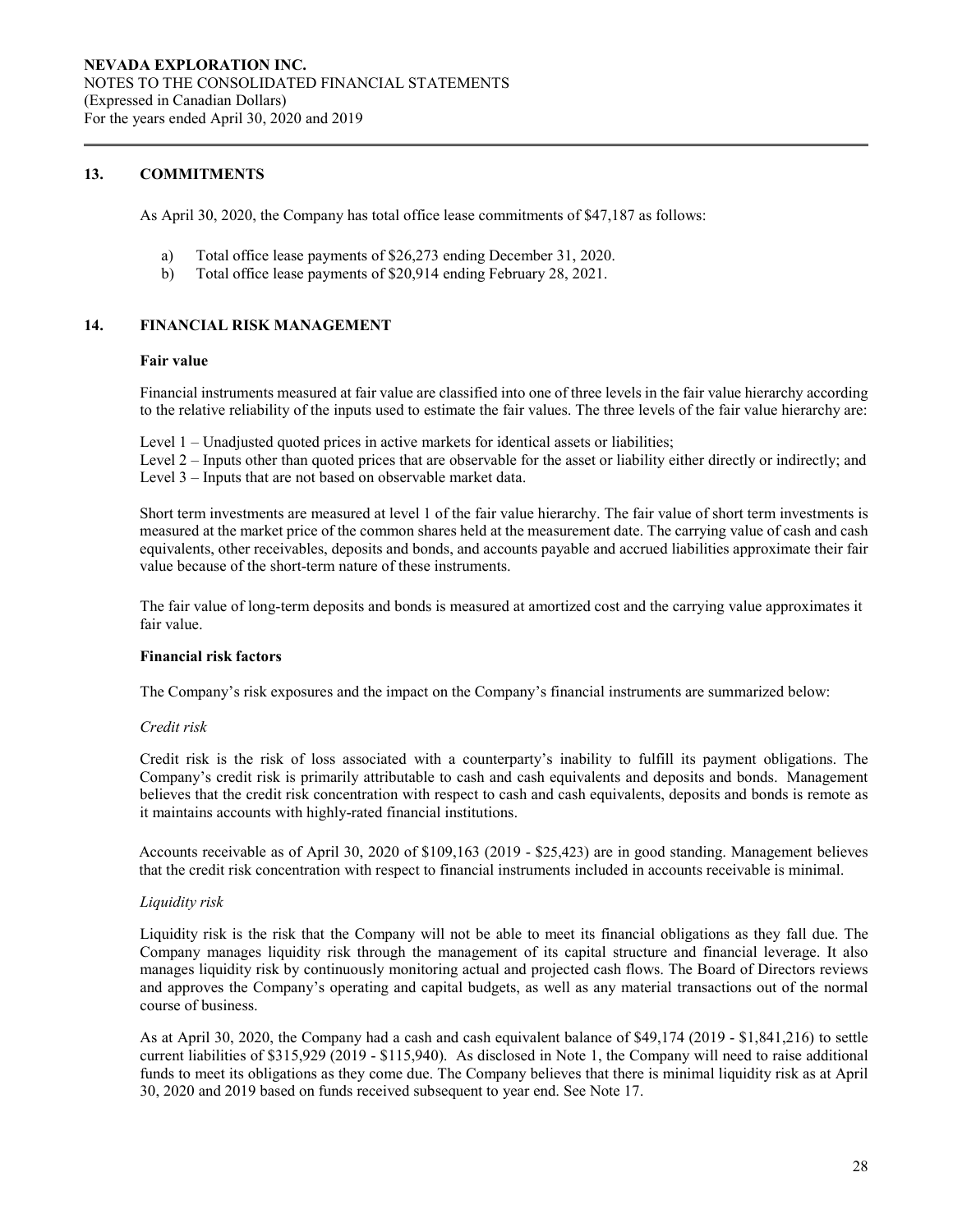### **14. FINANCIAL RISK MANAGEMENT** (cont'd…)

#### *Market risk*

Market risk is the risk of loss that may arise from changes in market factors such as interest rates, foreign exchange rates and equity prices.

(a) Interest rate risk

The Company is exposed to interest rate risk to the extent that the cash and cash equivalents maintained at the financial institutions is subject to floating rate of interest. The interest rate risks on cash and cash equivalents, deposits and bonds are not considered significant.

(b) Foreign currency risk

The Company is exposed to financial risk arising from fluctuations in foreign exchange rates and the degree of volatility of these rates. A significant portion of the Company's expenses is denominated in US dollars. Consequently, certain assets, liabilities and operating expenses are exposed to currency fluctuations. The Company does not use derivative instruments to reduce its exposure to foreign currency risk. Net assets denominated in foreign currency and the Canadian dollar equivalents as at April 30, 2020 are as follows:

|                     | USD        | CDN         |
|---------------------|------------|-------------|
| Current assets      | 7.599      | 10,570<br>S |
| Non-current assets  | 175,104    | 243,570     |
| Current liabilities | (148, 770) | (206, 939)  |
|                     | 33,933     | 47,201      |

Based on the above net exposures as at April 30, 2020, and assuming all other variables remain constant, a 10% change in the value of the US dollar against the Canadian dollar would result in an increase/decrease of \$3,393 in comprehensive loss.

# **15. CAPITAL MANAGEMENT**

In order to maintain its capital structure, the Company is dependent on equity funding and when necessary, raises capital through the issuance of equity instruments, primarily comprised of common shares and share purchase warrants. In the management of capital, the Company includes the components of equity.

The Company prepares annual estimates of exploration expenditures and monitors actual expenditures compared to the estimates to ensure that there is sufficient capital on hand to meet ongoing obligations. The Company's investment policy is to invest any excess cash in highly liquid short-term deposits with terms of one year or less and which can be liquidated after thirty days without interest penalty. The Company currently has insufficient capital to fund its exploration programs and is reliant on completing equity financings to fund further exploration (Note 1). The Company is not subject to any externally imposed capital requirements.

There were no changes in the Company's approach to capital management during the year ended April 30, 2020.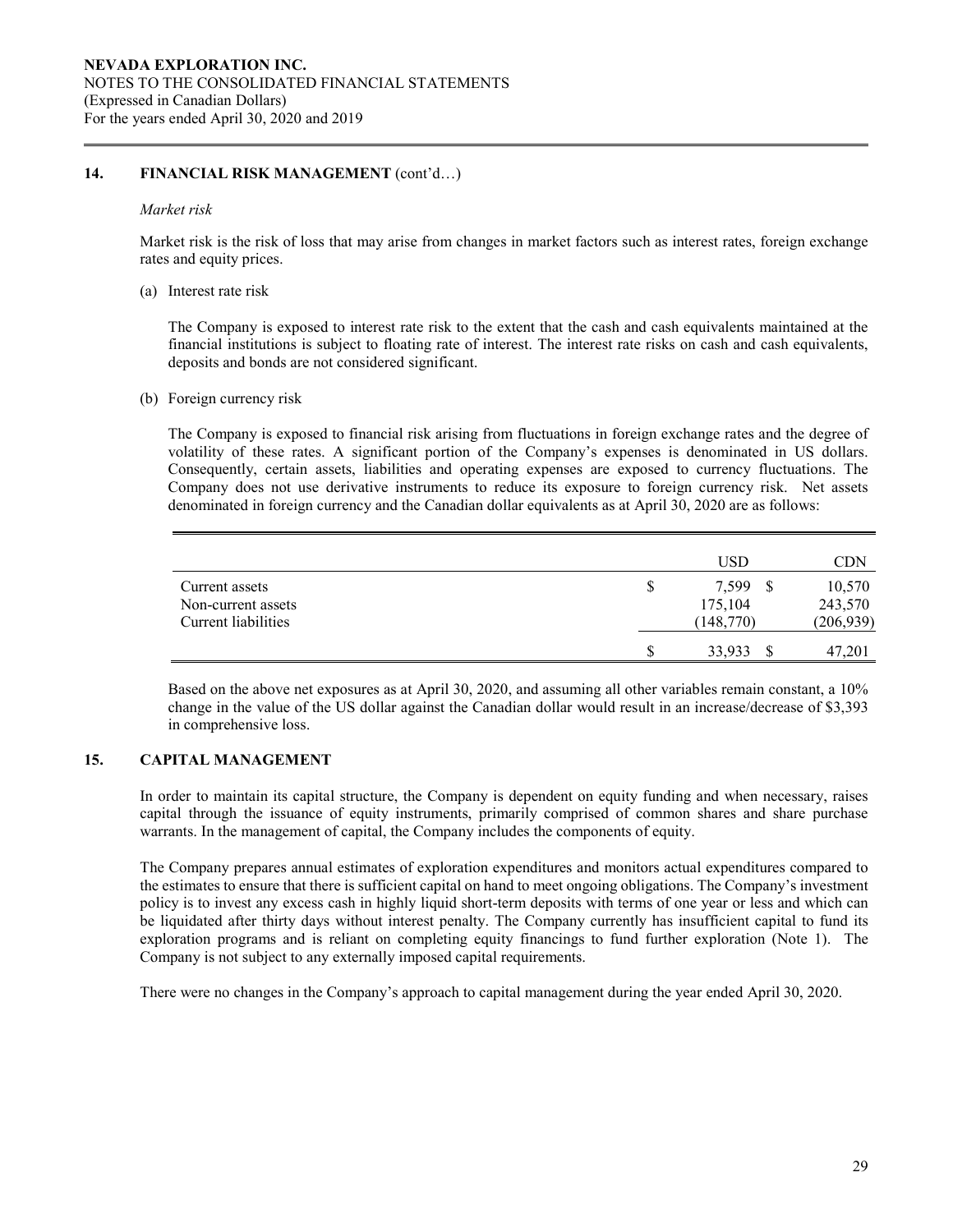# **16. INCOME TAXES**

A reconciliation of income taxes at statutory rates with the reported taxes is as follows:

|                                                                           | 2020             |    | 2019        |
|---------------------------------------------------------------------------|------------------|----|-------------|
| Loss before income taxes                                                  | (5,135,420)      | -S | (4,333,994) |
| Expected income tax recovery at average statutory rate of 27.00% for 2020 |                  |    |             |
| $(2019 - 27.00\%)$                                                        | $(1,386,564)$ \$ |    | (1,170,178) |
| Share-based payment and other non-deductible expenses                     | 79,029           |    | 143,575     |
| Share issuance cost incurred                                              | (43, 152)        |    | (73,930)    |
| Difference in statutory rates and other                                   | 317,767          |    | 242,922     |
| Effect of foreign exchange differences                                    | (252,080)        |    | (142, 389)  |
| Tax benefits not recognized                                               | 1.285.000        |    | 1,000,000   |
| Total income taxes                                                        |                  |    |             |

The deferred income tax balance is comprised of the following temporary differences:

|                                    |   | 2020        | 2019        |
|------------------------------------|---|-------------|-------------|
| Deferred tax assets:               |   |             |             |
| Non-capital loss carry-forwards    | S | 4,309,000   | 3,810,000   |
| Share issue costs and other        |   | 103,000     | 98,000      |
| Resource properties                |   | 2,607,000   | 1,826,000   |
| Deferred tax assets not recognized |   | (7,019,000) | (5,734,000) |
| Net deferred tax assets            |   |             |             |

The Company has available for deduction against future taxable income non-capital losses of approximately \$7,795,000 and US net operating losses of approximately \$10,497,000 (expressed in Canadian dollars) expiring as follows:

|      | <b>CDN</b>      | US               |  |
|------|-----------------|------------------|--|
| 2025 | \$<br>2,000     | \$               |  |
| 2026 | 203,000         |                  |  |
| 2027 | 858,000         |                  |  |
| 2028 | 569,000         |                  |  |
| 2029 | 549,000         |                  |  |
| 2030 | 81,000          |                  |  |
| 2031 | 357,000         | 761,000          |  |
| 2032 | 591,000         | 394,000          |  |
| 2033 | 391,000         | 506,000          |  |
| 2034 | 331,000         | 4,022,000        |  |
| 2035 | 224,000         | 1,983,000        |  |
| 2036 | 658,000         | 1,000            |  |
| 2037 | 472,000         | 650,000          |  |
| 2038 | 770,000         | 779,000          |  |
| 2039 | 777,000         | 802,000          |  |
| 2040 | 962,000         | 599,000          |  |
|      |                 |                  |  |
|      | \$<br>7,795,000 | \$<br>10,497,000 |  |